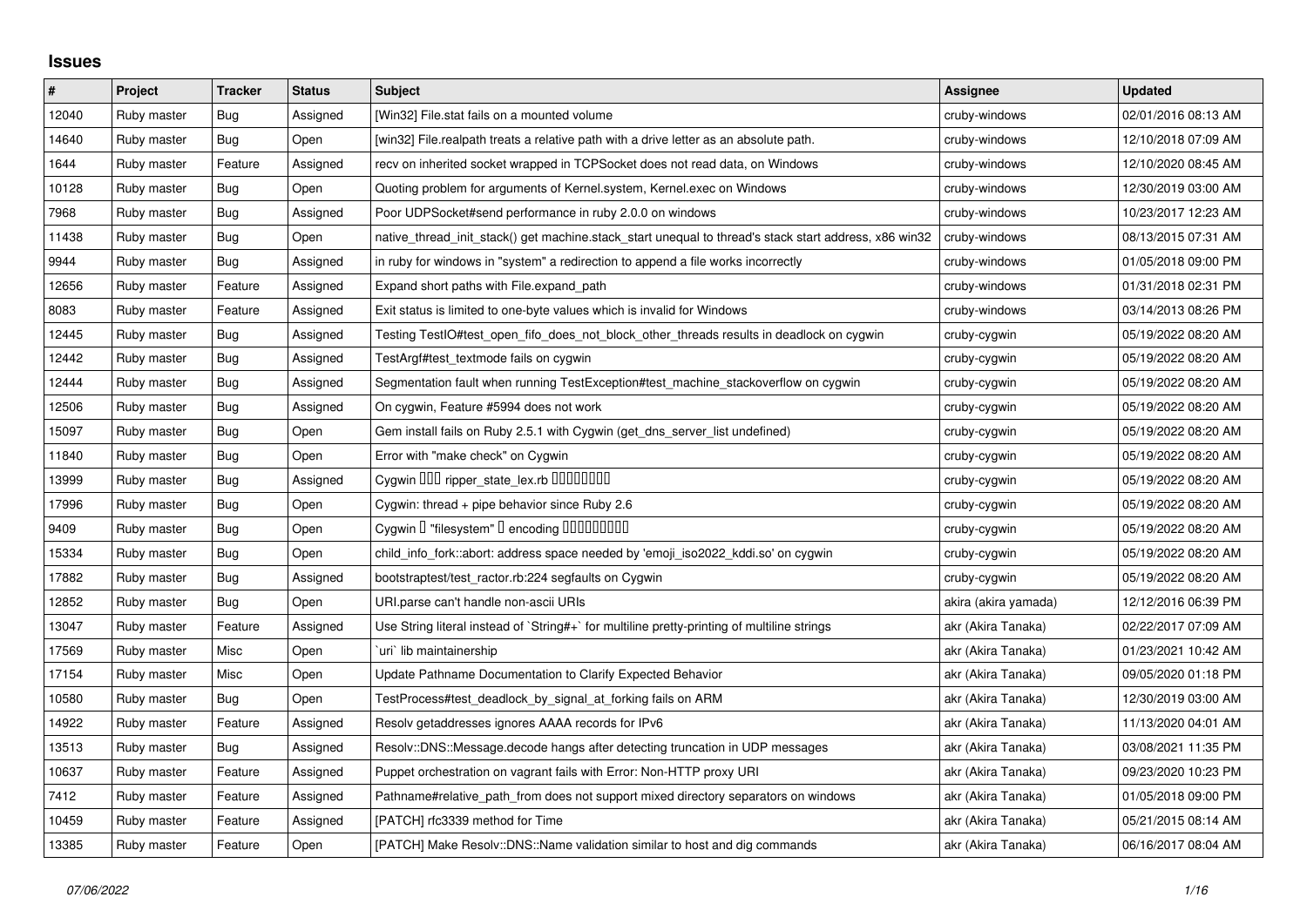| $\sharp$ | Project     | <b>Tracker</b> | <b>Status</b> | <b>Subject</b>                                                                                              | Assignee                            | <b>Updated</b>      |
|----------|-------------|----------------|---------------|-------------------------------------------------------------------------------------------------------------|-------------------------------------|---------------------|
| 11322    | Ruby master | Feature        | Assigned      | OpenUri: RuntimeError: HTTP redirection loop                                                                | akr (Akira Tanaka)                  | 11/13/2020 03:52 AM |
| 17173    | Ruby master | Feature        | Open          | open-uri I ciphers IIIIIII                                                                                  | akr (Akira Tanaka)                  | 09/25/2020 09:17 AM |
| 18651    | Ruby master | Bug            | Open          | oob access in CP51932 -> CP50220 transcoder                                                                 | akr (Akira Tanaka)                  | 03/23/2022 01:17 PM |
| 10129    | Ruby master | Feature        | Assigned      | More descriptive error message for failed net/http requests                                                 | akr (Akira Tanaka)                  | 01/05/2018 09:01 PM |
| 17473    | Ruby master | Feature        | Open          | Make Pathname to embedded class of Ruby                                                                     | akr (Akira Tanaka)                  | 01/07/2022 09:25 AM |
| 8445     | Ruby master | Bug            | Assigned      | IO.open and IO#set_enconding does not support :fallback option                                              | akr (Akira Tanaka)                  | 06/14/2022 06:02 AM |
| 16985    | Ruby master | Feature        | Open          | Improve `pp` for `Hash` and `String`                                                                        | akr (Akira Tanaka)                  | 06/26/2020 09:51 AM |
| 12497    | Ruby master | Feature        | Assigned      | GMP version of divmod may be slower                                                                         | akr (Akira Tanaka)                  | 08/10/2016 03:11 AM |
| 18450    | Ruby master | Feature        | Assigned      | Force break in prettyprint                                                                                  | akr (Akira Tanaka)                  | 12/29/2021 02:02 PM |
| 17296    | Ruby master | Feature        | Assigned      | Feature: Pathname#chmod use FileUtils.chmod instead of File                                                 | akr (Akira Tanaka)                  | 08/30/2021 06:51 AM |
| 17297    | Ruby master | Feature        | Assigned      | Feature: Introduce Pathname.mktmpdir                                                                        | akr (Akira Tanaka)                  | 08/30/2021 06:51 AM |
| 17295    | Ruby master | Feature        | Assigned      | Feature: Create a directory and file with Pathname#touch                                                    | akr (Akira Tanaka)                  | 09/28/2021 01:20 AM |
| 17294    | Ruby master | Feature        | Assigned      | Feature: Allow method chaining with Pathname#mkpath Pathname#rmtree                                         | akr (Akira Tanaka)                  | 08/30/2021 06:52 AM |
| 3608     | Ruby master | Feature        | Assigned      | Enhancing Pathname#each_child to be lazy                                                                    | akr (Akira Tanaka)                  | 12/25/2017 06:14 PM |
| 18654    | Ruby master | Feature        | Open          | Enhancements to prettyprint                                                                                 | akr (Akira Tanaka)                  | 05/12/2022 01:44 PM |
| 11312    | Ruby master | Feature        | Open          | Add Resolv::DNS::Resource::IN::SPF                                                                          | akr (Akira Tanaka)                  | 07/01/2015 03:26 AM |
| 7362     | Ruby master | Feature        | Assigned      | Adding Pathname#start_with?                                                                                 | akr (Akira Tanaka)                  | 12/25/2017 06:15 PM |
| 16937    | Ruby master | Feature        | Assigned      | Add DNS over HTTP to Resolv                                                                                 | akr (Akira Tanaka)                  | 12/10/2020 09:15 AM |
| 14066    | Ruby master | Feature        | Assigned      | Add CAA DNS RR on Resolv                                                                                    | akr (Akira Tanaka)                  | 11/10/2017 06:50 AM |
| 15371    | Ruby master | Feature        | Assigned      | IRB with ARGV                                                                                               | aycabta (aycabta.)                  | 02/14/2020 11:35 AM |
| 18459    | Ruby master | Feature        | Assigned      | IRB autocomplete dropdown colour options                                                                    | aycabta (aycabta.)                  | 01/05/2022 02:15 AM |
| 13604    | Ruby master | Feature        | Assigned      | Exposing alternative interface of readline                                                                  | aycabta (aycabta .)                 | 01/20/2020 05:34 AM |
| 14917    | Ruby master | Misc           | Assigned      | Add RDoc documents to tar ball                                                                              | aycabta (aycabta.)                  | 07/21/2018 09:29 AM |
| 9507     | Ruby master | Bug            | Open          | Ruby 2.1.0 is broken on ARMv5: tried to create Proc object without a block                                  | charliesome (Charlie<br>Somerville) | 01/05/2018 09:00 PM |
| 18639    | Ruby master | Feature        | Open          | Update Unicode data to Unicode Version 15.0.0                                                               | duerst (Martin Dürst)               | 03/22/2022 07:38 PM |
| 6351     | Ruby master | Bug            | Assigned      | transcode table generator does not support multi characters of Unicode                                      | duerst (Martin Dürst)               | 12/25/2017 06:15 PM |
| 7742     | Ruby master | Bug            | Open          | System encoding (Windows-1258) is not recognized by Ruby to convert back to UTF-8                           | duerst (Martin Dürst)               | 12/25/2017 06:15 PM |
| 18337    | Ruby master | Bug            | Assigned      | Ruby allows zero-width characters in identifiers                                                            | duerst (Martin Dürst)               | 11/24/2021 09:13 AM |
| 13671    | Ruby master | <b>Bug</b>     | Assigned      | Regexp with lookbehind and case-insensitivity raises RegexpError only on strings with certain<br>characters | duerst (Martin Dürst)               | 11/30/2021 04:42 AM |
| 18601    | Ruby master | Bug            | Open          | Invalid byte sequences in Big5 encodings                                                                    | duerst (Martin Dürst)               | 02/23/2022 07:59 AM |
| 16842    | Ruby master | <b>Bug</b>     | Assigned      | 'inspect' prints the UTF-8 character U+0085 (NEXT LINE) verbatim even though it is not printable            | duerst (Martin Dürst)               | 02/26/2021 05:43 AM |
| 17400    | Ruby master | <b>Bug</b>     | Open          | Incorrect character downcase for Greek Sigma                                                                | duerst (Martin Dürst)               | 12/17/2020 06:56 AM |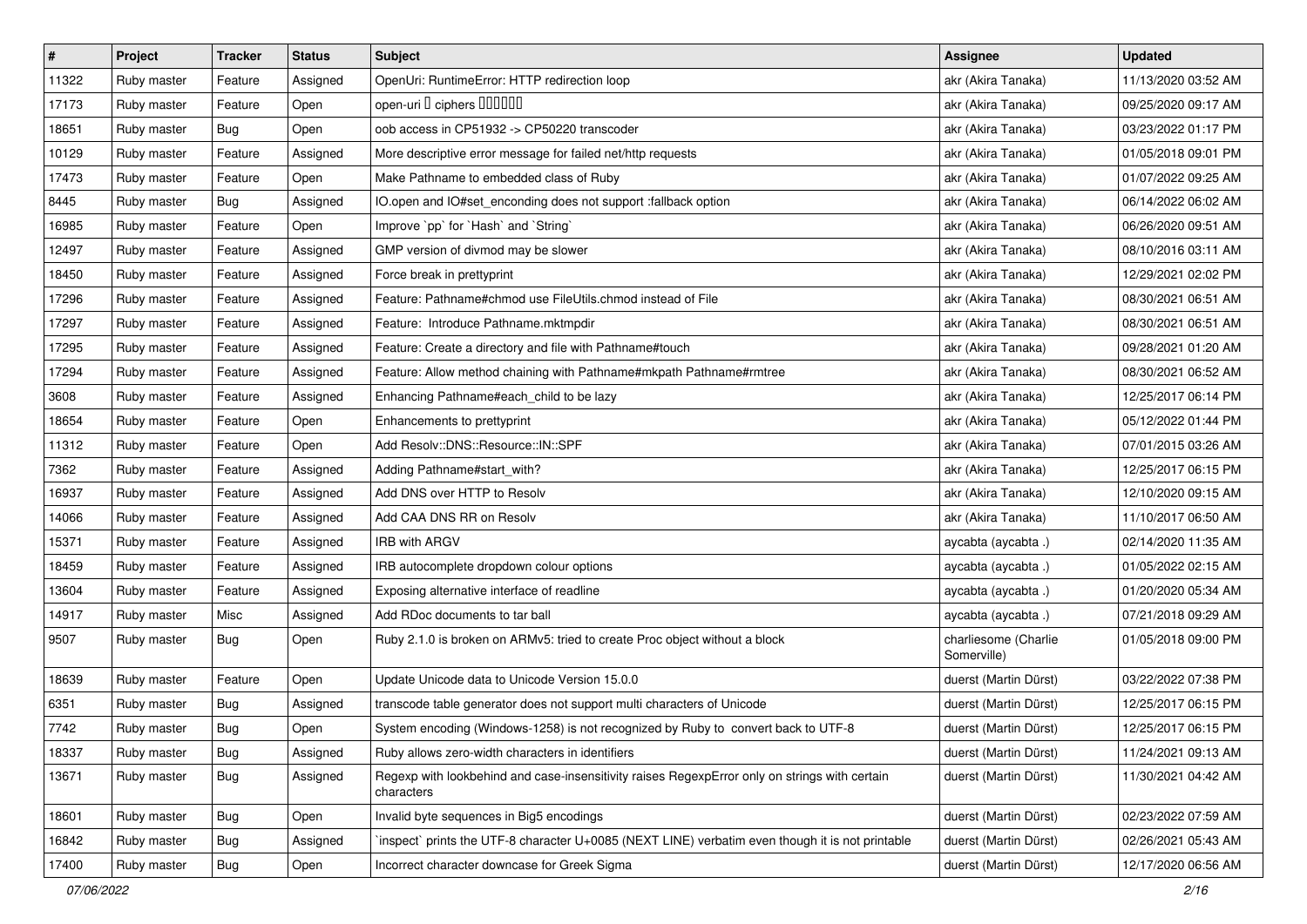| $\pmb{\#}$ | Project     | <b>Tracker</b> | <b>Status</b> | <b>Subject</b>                                                                                                                                                      | <b>Assignee</b>                   | <b>Updated</b>      |
|------------|-------------|----------------|---------------|---------------------------------------------------------------------------------------------------------------------------------------------------------------------|-----------------------------------|---------------------|
| 16476      | Ruby master | Feature        | Open          | Socket.getaddrinfo cannot be interrupted by Timeout.timeout                                                                                                         | Glass_saga (Masaki<br>Matsushita) | 06/16/2022 01:08 AM |
| 15628      | Ruby master | Feature        | Assigned      | init inetsock internal should fallback to IPv4 if IPv6 is unreachable                                                                                               | Glass_saga (Masaki<br>Matsushita) | 09/25/2020 05:42 AM |
| 7148       | Ruby master | Feature        | Assigned      | Improved Tempfile w/o DelegateClass                                                                                                                                 | Glass_saga (Masaki<br>Matsushita) | 03/27/2019 09:51 AM |
| 17525      | Ruby master | Feature        | Open          | Implement Happy Eyeballs Version 2 (RFC8305) in Socket.tcp                                                                                                          | Glass_saga (Masaki<br>Matsushita) | 06/16/2022 01:08 AM |
| 2631       | Ruby master | Feature        | Assigned      | Allow IO#reopen to take a block                                                                                                                                     | Glass_saga (Masaki<br>Matsushita) | 05/24/2018 01:22 PM |
| 13696      | Ruby master | Feature        | Open          | Add exchange and noreplace options to File.rename                                                                                                                   | Glass_saga (Masaki<br>Matsushita) | 12/01/2017 04:34 PM |
| 15408      | Ruby master | Feature        | Open          | Deprecate object_id and _id2ref                                                                                                                                     | headius (Charles Nutter)          | 03/19/2019 04:02 PM |
| 15550      | Ruby master | <b>Bug</b>     | Assigned      | Windows - gem bin files - can't run from bash shell                                                                                                                 | hsbt (Hiroshi SHIBATA)            | 03/20/2019 01:05 AM |
| 14679      | Ruby master | <b>Bug</b>     | Assigned      | StdLib gems should properly specify their dependencies                                                                                                              | hsbt (Hiroshi SHIBATA)            | 04/11/2018 01:14 PM |
| 14737      | Ruby master | Feature        | Assigned      | Split default gems into separate directory structure                                                                                                                | hsbt (Hiroshi SHIBATA)            | 09/02/2020 06:00 PM |
| 12639      | Ruby master | Feature        | Assigned      | Speed up require in RubyGems by 5x                                                                                                                                  | hsbt (Hiroshi SHIBATA)            | 07/26/2018 02:12 AM |
| 18068      | Ruby master | Misc           | Open          | Silence LoadError only if it is for rubygems itself                                                                                                                 | hsbt (Hiroshi SHIBATA)            | 08/08/2021 02:21 PM |
| 18355      | Ruby master | <b>Bug</b>     | Assigned      | require("pathname") within rack application chnages behaviors of Pathname methods, such as<br>absolute?(), when there are two versions of 'pathname' gem installed. | hsbt (Hiroshi SHIBATA)            | 11/30/2021 08:01 AM |
| 16963      | Ruby master | Feature        | Assigned      | Remove English.rb from Ruby 2.8/3.0                                                                                                                                 | hsbt (Hiroshi SHIBATA)            | 06/19/2020 09:48 AM |
| 18571      | Ruby master | Feature        | Assigned      | Removed the bundled sources from release package after Ruby 3.2                                                                                                     | hsbt (Hiroshi SHIBATA)            | 03/28/2022 06:23 AM |
| 18666      | Ruby master | Bug            | Open          | No rule to make target 'yaml/yaml.h', needed by 'api.o'                                                                                                             | hsbt (Hiroshi SHIBATA)            | 03/29/2022 11:17 AM |
| 9366       | Ruby master | <b>Bug</b>     | Assigned      | 'make-j32 check TESTS=-j32" occasionally fails on rubygems/specification                                                                                            | hsbt (Hiroshi SHIBATA)            | 07/26/2018 02:13 AM |
| 18169      | Ruby master | Bug            | Assigned      | Local copies of gemified libraries are being released out of sync with their gems                                                                                   | hsbt (Hiroshi SHIBATA)            | 02/25/2022 05:40 PM |
| 13508      | Ruby master | Feature        | Assigned      | How remove/refactor code related mathn library.                                                                                                                     | hsbt (Hiroshi SHIBATA)            | 12/25/2017 06:15 PM |
| 10919      | Ruby master | <b>Bug</b>     | Assigned      | [gem install] installs multipe platforms                                                                                                                            | hsbt (Hiroshi SHIBATA)            | 07/30/2019 07:44 AM |
| 18614      | Ruby master | Bug            | Open          | Error (busy loop) in<br>TestGemCommandsSetupCommand#test_destdir_flag_does_not_try_to_write_to_the_default_gem_<br>home                                             | hsbt (Hiroshi SHIBATA)            | 03/17/2022 01:03 AM |
| 18567      | Ruby master | Bug            | Open          | Depending on default gems in stdlib gems when not needed considered harmful                                                                                         | hsbt (Hiroshi SHIBATA)            | 04/21/2022 04:45 PM |
| 18381      | Ruby master | Bug            | Assigned      | Default vs Bundled gems                                                                                                                                             | hsbt (Hiroshi SHIBATA)            | 12/15/2021 11:09 AM |
| 6590       | Ruby master | Feature        | Assigned      | Dealing with bigdecimal, etc gems in JRuby                                                                                                                          | hsbt (Hiroshi SHIBATA)            | 05/15/2019 08:33 PM |
| 16951      | Ruby master | Bug            | Assigned      | Consistently referer dependencies                                                                                                                                   | hsbt (Hiroshi SHIBATA)            | 06/17/2021 06:15 AM |
| 15487      | Ruby master | Misc           | Assigned      | Clarify default gems maintanance policy                                                                                                                             | hsbt (Hiroshi SHIBATA)            | 12/30/2018 08:42 PM |
| 13534      | Ruby master | Feature        | Assigned      | Checking installation results of default gems                                                                                                                       | hsbt (Hiroshi SHIBATA)            | 07/26/2018 02:16 AM |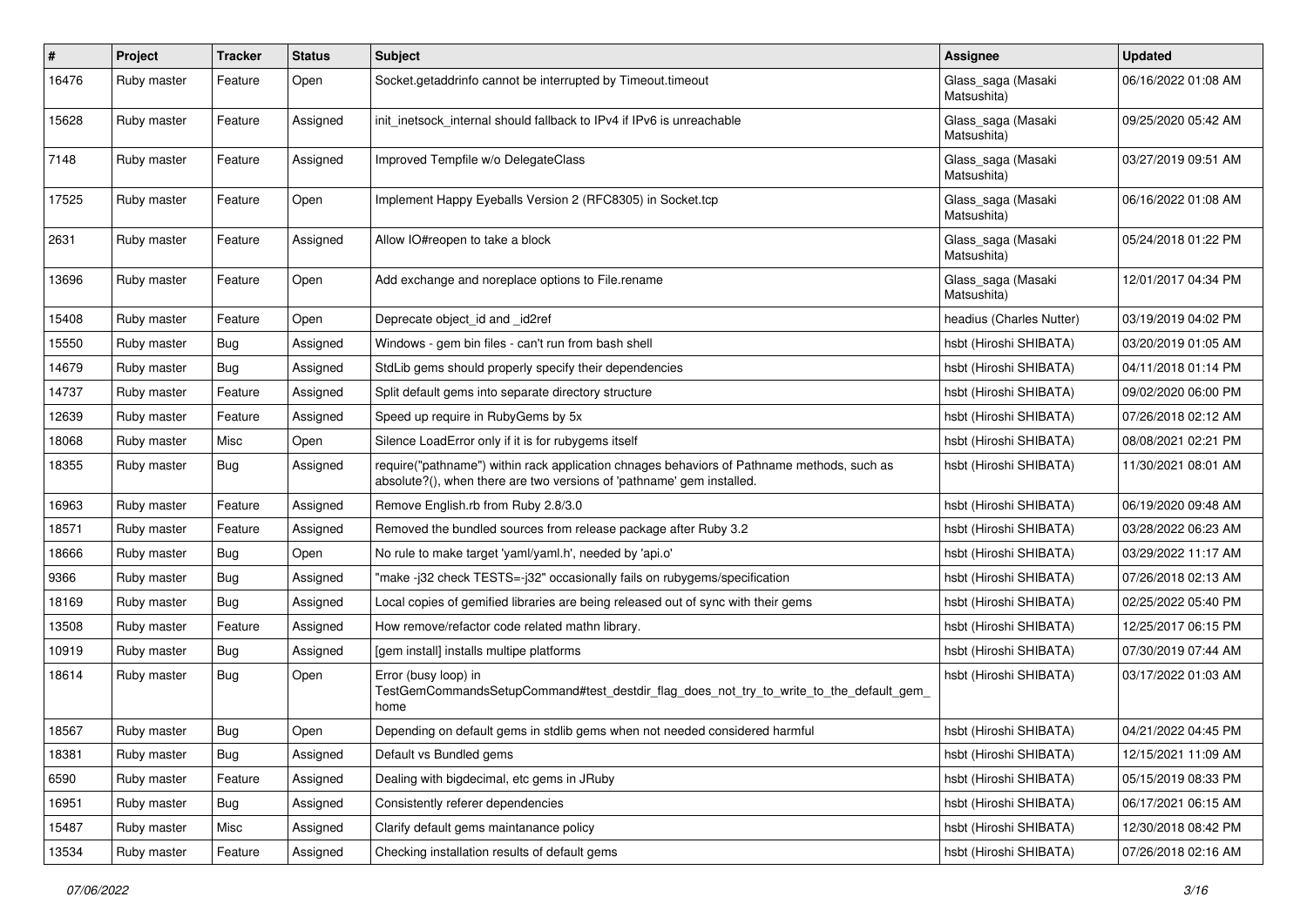| $\pmb{\#}$ | <b>Project</b> | <b>Tracker</b> | <b>Status</b> | <b>Subject</b>                                                                     | <b>Assignee</b>             | <b>Updated</b>      |
|------------|----------------|----------------|---------------|------------------------------------------------------------------------------------|-----------------------------|---------------------|
| 18790      | Ruby master    | Bug            | Assigned      | cannot load such file -- digest (LoadError)                                        | hsbt (Hiroshi SHIBATA)      | 06/06/2022 12:41 AM |
| 5617       | Ruby master    | Feature        | Assigned      | Allow install RubyGems into dediceted directory                                    | hsbt (Hiroshi SHIBATA)      | 05/16/2018 09:15 AM |
| 16012      | Ruby master    | Feature        | Assigned      | Add a (small) test-install suite?                                                  | hsbt (Hiroshi SHIBATA)      | 07/30/2019 08:13 AM |
| 18227      | Ruby master    | Feature        | Open          | Static class initialization.                                                       | ioquatix (Samuel Williams)  | 09/29/2021 09:21 PM |
| 18818      | Ruby master    | Bug            | Open          | SEGV (Fiber scheduler?)                                                            | ioquatix (Samuel Williams)  | 06/06/2022 06:31 PM |
| 18036      | Ruby master    | Bug            | Open          | Pthread fibers become invalid on fork - different from normal fibers.              | ioquatix (Samuel Williams)  | 08/19/2021 07:05 AM |
| 13383      | Ruby master    | Feature        | Open          | [PATCH] Module#source_location                                                     | ioquatix (Samuel Williams)  | 01/09/2020 05:16 AM |
| 18810      | Ruby master    | Bug            | Open          | Make `Kernel#p` interruptable.                                                     | ioquatix (Samuel Williams)  | 05/30/2022 12:44 AM |
| 595        | Ruby master    | Bug            | Assigned      | Fiber ignores ensure clause                                                        | ioquatix (Samuel Williams)  | 12/29/2019 10:37 AM |
| 17664      | Ruby master    | Bug            | Assigned      | Behavior of sockets changed in Ruby 3.0 to non-blocking                            | ioquatix (Samuel Williams)  | 07/12/2021 10:28 AM |
| 16492      | Ruby master    | Bug            | Open          | TestBugReporter#test_bug_reporter_add test failures                                | jaruga (Jun Aruga)          | 08/24/2021 01:12 PM |
| 18002      | Ruby master    | <b>Bug</b>     | Open          | s390x: Tests failing without LC_ALL env                                            | jaruga (Jun Aruga)          | 07/12/2021 04:30 PM |
| 17720      | Ruby master    | Misc           | Assigned      | Cirrus CI to check non-x86 64 architecture cases by own machines                   | jaruga (Jun Aruga)          | 09/26/2021 10:24 AM |
| 16188      | Ruby master    | Misc           | Open          | What are the performance implications of the new keyword arguments in 2.7 and 3.0? | jeremyevans0 (Jeremy Evans) | 11/27/2019 04:45 PM |
| 17995      | Ruby master    | Bug            | Open          | Slow down when mjit and Ractor are being used at same time                         | k0kubun (Takashi Kokubun)   | 06/11/2022 04:02 AM |
| 18142      | Ruby master    | Bug            | Assigned      | Segmentation fault with Ruby 3.0.2                                                 | k0kubun (Takashi Kokubun)   | 09/02/2021 07:43 AM |
| 16694      | Ruby master    | Bug            | Assigned      | JIT vs hardened GCC with PCH                                                       | k0kubun (Takashi Kokubun)   | 02/02/2021 07:38 AM |
| 18808      | Ruby master    | Bug            | Assigned      | Cannot compile ruby 3.1.2 on powerpc64le-linux without disabling the jit features  | k0kubun (Takashi Kokubun)   | 06/20/2022 10:40 AM |
| 18277      | Ruby master    | <b>Bug</b>     | Open          | buffer error (Zlib::BufError) in Zlib::Deflate#deflate when using MJIT             | k0kubun (Takashi Kokubun)   | 01/05/2022 03:04 PM |
| 18058      | Ruby master    | <b>Bug</b>     | Open          | 3.1.0-dev with MJIT enabled Zlib::BufError during `gem install`                    | k0kubun (Takashi Kokubun)   | 08/02/2021 08:31 PM |
| 16185      | Ruby master    | Bug            | Open          | basictest failure on AIX 6.1 for 64bit build                                       | kanemoto (Yutaka Kanemoto)  | 10/15/2019 12:05 AM |
| 18761      | Ruby master    | Misc           | Open          | provide an example wasm project                                                    | katei (Yuta Saito)          | 05/23/2022 11:01 AM |
| 3953       | Ruby master    | Feature        | Assigned      | TCPSocket / UDPSocket do not accept IPAddr objects.                                | knu (Akinori MUSHA)         | 12/25/2017 06:14 PM |
| 15281      | Ruby master    | Feature        | Assigned      | Speed up Set#intersect with size check.                                            | knu (Akinori MUSHA)         | 08/11/2020 02:43 AM |
| 16989      | Ruby master    | Feature        | Open          | Sets: need $\Psi$                                                                  | knu (Akinori MUSHA)         | 02/18/2022 02:57 AM |
| 15240      | Ruby master    | Feature        | Open          | Set operations check for is a?(Set), rather than allowing duck typing              | knu (Akinori MUSHA)         | 08/27/2019 08:12 PM |
| 11710      | Ruby master    | Feature        | Open          | [PATCH] Replace Set#merge with Set#merge! and make Set#merge non-mutating.         | knu (Akinori MUSHA)         | 11/18/2015 07:28 PM |
| 17210      | Ruby master    | Feature        | Open          | More readable and useful `Set#inspect`                                             | knu (Akinori MUSHA)         | 05/19/2021 10:12 PM |
| 11527      | Ruby master    | Feature        | Assigned      | IPAddr#mask addr isn't a method                                                    | knu (Akinori MUSHA)         | 11/07/2018 04:12 PM |
| 8047       | Ruby master    | Feature        | Assigned      | IPAddr makes host address with netmask                                             | knu (Akinori MUSHA)         | 01/05/2018 09:00 PM |
| 11531      | Ruby master    | Bug            | Assigned      | IPAddr#== implements wrong logic                                                   | knu (Akinori MUSHA)         | 12/29/2019 12:50 PM |
| 13610      | Ruby master    | Feature        | Assigned      | IPAddr doesn't provide helpful methods to get the subnet or IP address             | knu (Akinori MUSHA)         | 10/20/2017 01:13 AM |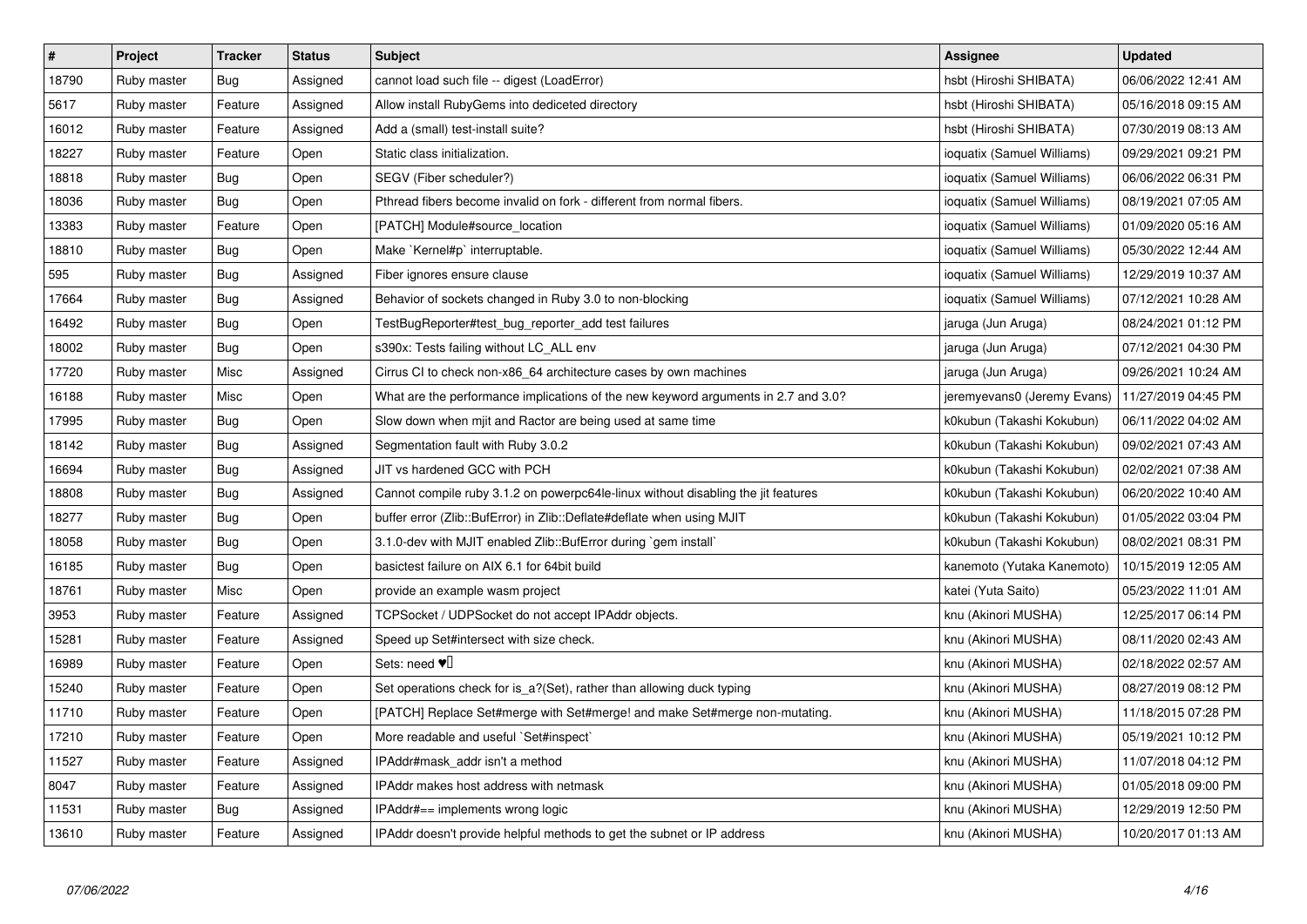| $\sharp$ | Project     | <b>Tracker</b> | <b>Status</b> | Subject                                                                                                                           | Assignee            | <b>Updated</b>      |
|----------|-------------|----------------|---------------|-----------------------------------------------------------------------------------------------------------------------------------|---------------------|---------------------|
| 17617    | Ruby master | Bug            | Open          | When a Ractor's incoming port is closed, Ractor.receive_if does not raise Ractor::ClosedError, but<br>instead blocks indefinitely | ko1 (Koichi Sasada) | 09/14/2021 01:40 AM |
| 16027    | Ruby master | Feature        | Assigned      | Update Ruby's dtrace / USDT API to match what is exposed via the TracePoint API                                                   | ko1 (Koichi Sasada) | 08/03/2019 02:41 AM |
| 17420    | Ruby master | Bug            | Open          | Unsafe mutation of \$" when doing non-RubyGems require in Ractor                                                                  | ko1 (Koichi Sasada) | 01/07/2021 01:23 PM |
| 15854    | Ruby master | Feature        | Open          | Tracing instance variable assignment                                                                                              | ko1 (Koichi Sasada) | 07/29/2019 07:13 AM |
| 7976     | Ruby master | Bug            | Assigned      | TracePoint call is at call point, not call site                                                                                   | ko1 (Koichi Sasada) | 01/05/2018 09:00 PM |
| 10238    | Ruby master | Feature        | Open          | todo: remove dependency on malloc_usable_size                                                                                     | ko1 (Koichi Sasada) | 12/10/2020 09:20 AM |
| 17363    | Ruby master | Feature        | Assigned      | Timeouts                                                                                                                          | ko1 (Koichi Sasada) | 05/14/2022 09:06 AM |
| 11174    | Ruby master | Bug            | Open          | threads memory leak                                                                                                               | ko1 (Koichi Sasada) | 06/17/2019 03:17 PM |
| 6694     | Ruby master | Feature        | Assigned      | Thread.new without block.                                                                                                         | ko1 (Koichi Sasada) | 12/25/2017 06:15 PM |
| 9755     | Ruby master | Feature        | Assigned      | Thread::Backtrace::Location#defined class                                                                                         | ko1 (Koichi Sasada) | 04/18/2014 09:22 AM |
| 14727    | Ruby master | Bug            | Assigned      | TestQueue#test_queue_with_trap always timeout on Windows10                                                                        | ko1 (Koichi Sasada) | 05/01/2018 02:59 AM |
| 14090    | Ruby master | Bug            | Assigned      | TestGc#test_interrupt_in_finalizer` fails very rarely                                                                             | ko1 (Koichi Sasada) | 12/02/2021 07:24 PM |
| 13512    | Ruby master | Feature        | Open          | <b>System Threads</b>                                                                                                             | ko1 (Koichi Sasada) | 07/14/2017 07:08 AM |
| 4040     | Ruby master | Bug            | Assigned      | SystemStackError with Hash[*a] for Large _a_                                                                                      | ko1 (Koichi Sasada) | 12/25/2017 06:14 PM |
| 8263     | Ruby master | Feature        | Assigned      | Support discovering yield state of individual Fibers                                                                              | ko1 (Koichi Sasada) | 12/23/2021 11:40 PM |
| 18886    | Ruby master | Bug            | Open          | Struct aref and aset don't trigger any tracepoints.                                                                               | ko1 (Koichi Sasada) | 06/29/2022 06:05 AM |
| 17196    | Ruby master | Bug            | Assigned      | Segmentation Fault with Socket#close in Ractors                                                                                   | ko1 (Koichi Sasada) | 03/20/2022 01:52 PM |
| 18464    | Ruby master | Bug            | Assigned      | RUBY_INTERNAL_EVENT_NEWOBJ tracepoint causes an interpreter crash when combined with<br>Ractors                                   | ko1 (Koichi Sasada) | 06/08/2022 08:25 AM |
| 16776    | Ruby master | <b>Bug</b>     | Assigned      | Regression in coverage library                                                                                                    | ko1 (Koichi Sasada) | 11/24/2021 07:26 AM |
| 8444     | Ruby master | Bug            | Open          | Regexp vars $\frac{6}{5}$ and friends are not thread local                                                                        | ko1 (Koichi Sasada) | 07/30/2019 07:38 AM |
| 15802    | Ruby master | Misc           | Open          | Reduce the minimum string buffer size from 127 to 63 bytes                                                                        | ko1 (Koichi Sasada) | 07/30/2019 04:04 AM |
| 17826    | Ruby master | Bug            | Assigned      | Ractor#take hangs if used in multiple Threads                                                                                     | ko1 (Koichi Sasada) | 12/15/2021 01:30 PM |
| 17414    | Ruby master | Feature        | Open          | Ractor should allow access to shareable attributes for Modules/Classes                                                            | ko1 (Koichi Sasada) | 12/21/2020 03:56 PM |
| 18258    | Ruby master | <b>Bug</b>     | Open          | Ractor shareable? can be slow and mutates internal object flags.                                                                  | ko1 (Koichi Sasada) | 10/21/2021 08:58 AM |
| 17678    | Ruby master | Bug            | Assigned      | Ractors do not restart after fork                                                                                                 | ko1 (Koichi Sasada) | 03/09/2021 12:42 AM |
| 17624    | Ruby master | <b>Bug</b>     | Open          | Ractor.receive is not thread-safe                                                                                                 | ko1 (Koichi Sasada) | 09/14/2021 01:40 AM |
| 17998    | Ruby master | Bug            | Assigned      | ractor: process hanging (with ractors initialized, but not being used)                                                            | ko1 (Koichi Sasada) | 12/02/2021 08:17 PM |
| 17393    | Ruby master | Feature        | Open          | 'Ractor::Moved#inspect'                                                                                                           | ko1 (Koichi Sasada) | 12/21/2020 05:47 PM |
| 17404    | Ruby master | Feature        | Open          | Ractor `move:` API to allow shareability check                                                                                    | ko1 (Koichi Sasada) | 12/18/2020 09:17 PM |
| 17543    | Ruby master | Bug            | Open          | Ractor isolation broken by `self` in shareable proc                                                                               | ko1 (Koichi Sasada) | 01/29/2021 03:06 PM |
| 17679    | Ruby master | Bug            | Assigned      | Ractor incoming channel can consume unlimited resources                                                                           | ko1 (Koichi Sasada) | 06/30/2022 10:49 AM |
| 18119    | Ruby master | Bug            | Open          | Ractor crashes when instantiating classes                                                                                         | ko1 (Koichi Sasada) | 09/14/2021 01:42 AM |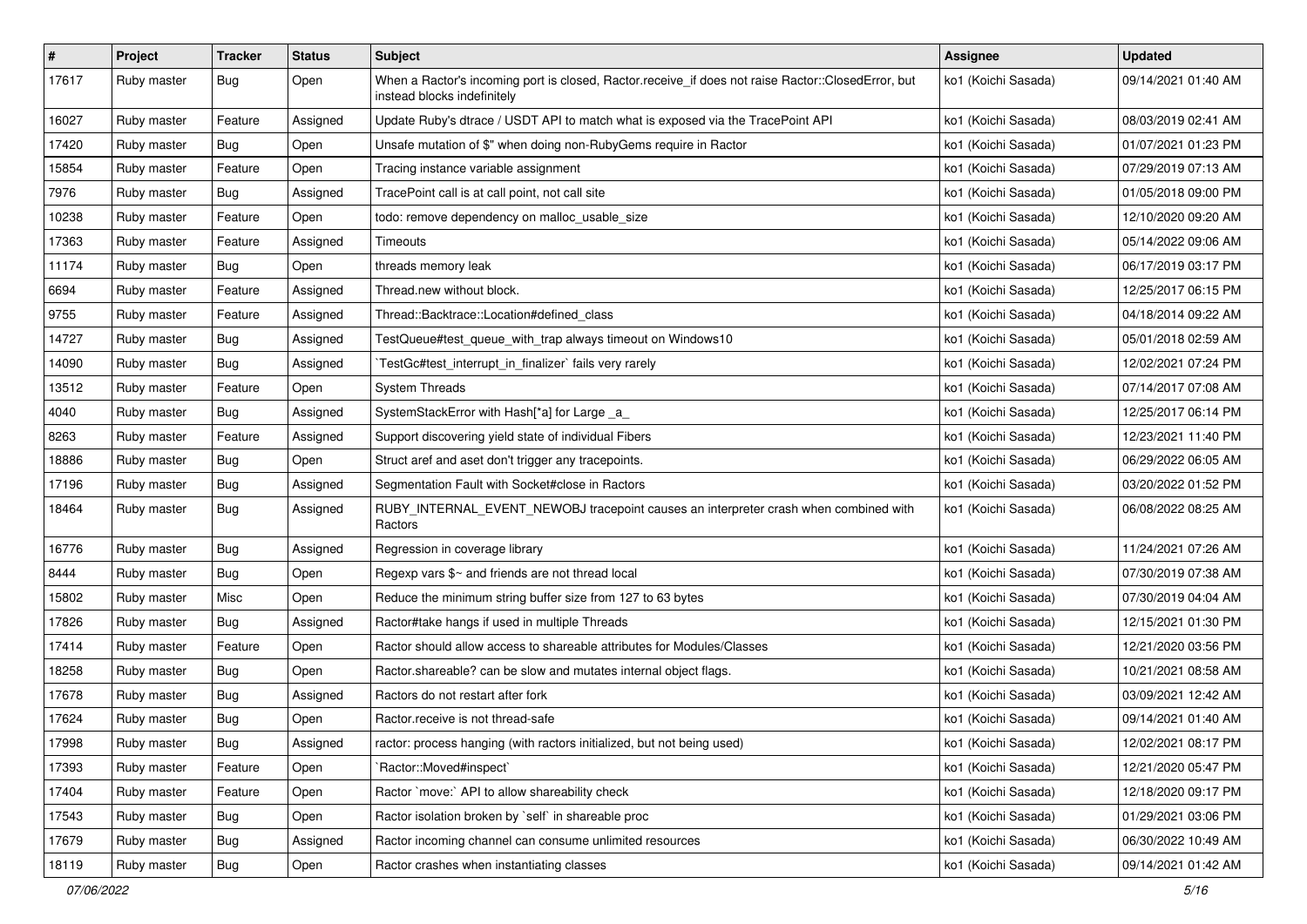| #     | Project     | <b>Tracker</b> | <b>Status</b> | <b>Subject</b>                                                      | Assignee            | <b>Updated</b>      |
|-------|-------------|----------------|---------------|---------------------------------------------------------------------|---------------------|---------------------|
| 18024 | Ruby master | Bug            | Assigned      | Ractor crashes when connections are closed in multiple Ractors      | ko1 (Koichi Sasada) | 12/14/2021 04:41 PM |
| 17677 | Ruby master | Bug            | Assigned      | Ractor crashes fork when blocking                                   | ko1 (Koichi Sasada) | 03/09/2021 12:42 AM |
| 17359 | Ruby master | Bug            | Open          | Ractor copy mode is not Ractor-safe                                 | ko1 (Koichi Sasada) | 12/02/2020 05:42 PM |
| 18572 | Ruby master | Bug            | Assigned      | Performance regression when invoking refined methods                | ko1 (Koichi Sasada) | 02/10/2022 12:48 AM |
| 15263 | Ruby master | Bug            | Open          | [PATCH] vm_trace.c (postponed_job_register): only hit main thread   | ko1 (Koichi Sasada) | 10/27/2018 11:35 PM |
| 2294  | Ruby master | Feature        | Assigned      | [PATCH] ruby_bind_stack() to embed Ruby in coroutine                | ko1 (Koichi Sasada) | 01/05/2018 09:00 PM |
| 10423 | Ruby master | Feature        | Open          | [PATCH] opt_str_lit*: avoid literal string allocations              | ko1 (Koichi Sasada) | 01/05/2018 09:01 PM |
| 14859 | Ruby master | Feature        | Open          | [PATCH] implement Timeout in VM                                     | ko1 (Koichi Sasada) | 07/22/2018 07:42 AM |
| 14813 | Ruby master | Feature        | Open          | [PATCH] gc.c: make gc_enter+gc_exit pairs dtrace probes, too        | ko1 (Koichi Sasada) | 12/17/2018 07:42 AM |
| 17667 | Ruby master | Bug            | Open          | Module#name needs synchronization                                   | ko1 (Koichi Sasada) | 03/02/2021 07:31 AM |
| 17513 | Ruby master | Bug            | Open          | Methods of shareable objects and UnboundMethods should be shareable | ko1 (Koichi Sasada) | 01/06/2021 08:53 PM |
| 18553 | Ruby master | Bug            | Open          | Memory leak on compiling method call with kwargs                    | ko1 (Koichi Sasada) | 03/23/2022 09:34 PM |
| 15878 | Ruby master | Feature        | Assigned      | Make exit faster by not running GC                                  | ko1 (Koichi Sasada) | 07/29/2019 07:48 AM |
| 17884 | Ruby master | Feature        | Open          | locindex for profiling tools                                        | ko1 (Koichi Sasada) | 05/24/2021 04:17 PM |
| 17593 | Ruby master | Feature        | Assigned      | load_iseq_eval should override the ISeq path                        | ko1 (Koichi Sasada) | 02/16/2021 08:27 AM |
| 16819 | Ruby master | Bug            | Assigned      | Line reporting off by one when reporting line of a hash?            | ko1 (Koichi Sasada) | 06/16/2020 05:57 PM |
| 16124 | Ruby master | Misc           | Assigned      | Let the transient heap belong to objspace                           | ko1 (Koichi Sasada) | 11/18/2019 08:48 AM |
| 14492 | Ruby master | Feature        | Open          | iseq loading + caching should be in core                            | ko1 (Koichi Sasada) | 12/10/2020 08:53 AM |
| 10009 | Ruby master | Bug            | Open          | IO operation is 10x slower in multi-thread environment              | ko1 (Koichi Sasada) | 05/21/2015 07:19 AM |
| 13388 | Ruby master | Feature        | Assigned      | gc.c: Add GC.get_parameters and .set_parameters                     | ko1 (Koichi Sasada) | 03/30/2017 10:52 AM |
| 17516 | Ruby master | Bug            | Assigned      | forking in a ractor causes Ruby to crash                            | ko1 (Koichi Sasada) | 11/30/2021 05:26 AM |
| 14607 | Ruby master | Bug            | Assigned      | Fix use of the rb_profile_frames start parameter                    | ko1 (Koichi Sasada) | 06/09/2022 06:12 AM |
| 15778 | Ruby master | Feature        | Open          | Expose an API to pry-open the stack frames in Ruby                  | ko1 (Koichi Sasada) | 08/29/2019 06:24 AM |
| 10932 | Ruby master | Feature        | Open          | Enabling allocation tracing as early as possible                    | ko1 (Koichi Sasada) | 06/13/2015 07:54 AM |
| 15315 | Ruby master | Bug            | Open          | ec_switch can still lose interrupts                                 | ko1 (Koichi Sasada) | 11/20/2018 09:32 AM |
| 3731  | Ruby master | Feature        | Assigned      | Easier Embedding API for Ruby                                       | ko1 (Koichi Sasada) | 12/25/2017 06:14 PM |
| 15939 | Ruby master | Feature        | Assigned      | Dump symbols reference to their fstr in ObjectSpace.dump()          | ko1 (Koichi Sasada) | 08/08/2019 09:38 PM |
| 12020 | Ruby master | Feature        | Assigned      | Documenting Ruby memory model                                       | ko1 (Koichi Sasada) | 12/23/2021 11:40 PM |
| 11808 | Ruby master | Bug            | Open          | Different behavior between Enumerable#grep and Array#grep           | ko1 (Koichi Sasada) | 10/26/2020 04:36 AM |
| 17531 | Ruby master | Bug            | Open          | did_you_mean` not Ractor friendly                                   | ko1 (Koichi Sasada) | 01/29/2021 08:48 AM |
| 17502 | Ruby master | Misc           | Open          | C vs Ruby                                                           | ko1 (Koichi Sasada) | 12/02/2021 07:53 PM |
| 6695  | Ruby master | Feature        | Assigned      | Configuration for Thread/Fiber creation                             | ko1 (Koichi Sasada) | 12/25/2017 06:15 PM |
| 14394 | Ruby master | Feature        | Open          | Class.descendants                                                   | ko1 (Koichi Sasada) | 01/20/2022 10:46 PM |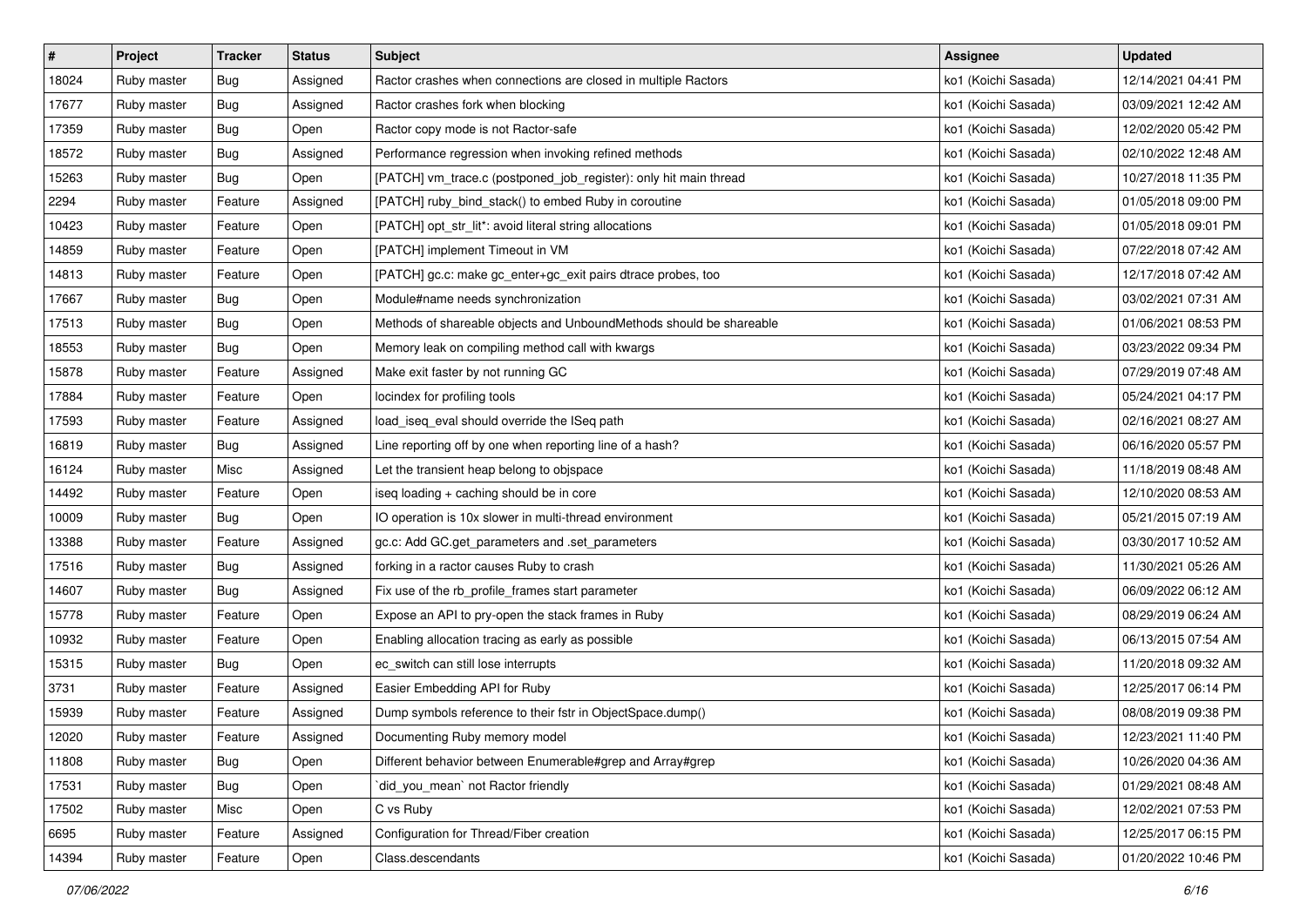| #     | Project     | <b>Tracker</b> | <b>Status</b> | <b>Subject</b>                                                                                                            | <b>Assignee</b>                     | <b>Updated</b>      |
|-------|-------------|----------------|---------------|---------------------------------------------------------------------------------------------------------------------------|-------------------------------------|---------------------|
| 13252 | Ruby master | Feature        | Assigned      | C API for creating strings without copying                                                                                | ko1 (Koichi Sasada)                 | 04/17/2017 07:22 AM |
| 15499 | Ruby master | <b>Bug</b>     | Assigned      | Breaking behavior on ruby 2.6: rb_thread_call_without_gvl doesn't invoke unblock_function when<br>used on the main thread | ko1 (Koichi Sasada)                 | 01/05/2021 02:24 AM |
| 13821 | Ruby master | Feature        | Assigned      | Allow fibers to be resumed across threads                                                                                 | ko1 (Koichi Sasada)                 | 02/15/2019 10:09 AM |
| 8576  | Ruby master | Feature        | Assigned      | Add optimized method type for constant value methods                                                                      | ko1 (Koichi Sasada)                 | 12/25/2017 06:15 PM |
| 8960  | Ruby master | Feature        | Assigned      | Add Exception#backtrace locations                                                                                         | ko1 (Koichi Sasada)                 | 11/25/2016 02:15 PM |
| 18275 | Ruby master | Feature        | Open          | Add an option to define_method to not capture the surrounding environment                                                 | ko1 (Koichi Sasada)                 | 12/03/2021 02:34 PM |
| 17676 | Ruby master | Bug            | Assigned      | Accessing ENV from Ractor raises IsolationError                                                                           | ko1 (Koichi Sasada)                 | 03/09/2021 02:37 AM |
| 11269 | Ruby master | <b>Bug</b>     | Assigned      | ruby init setproctitle() should be called before require libraries()                                                      | kosaki (Motohiro KOSAKI)            | 06/17/2015 03:01 AM |
| 13697 | Ruby master | Feature        | Open          | [PATCH]: futex based thread primitives                                                                                    | kosaki (Motohiro KOSAKI)            | 01/28/2018 11:41 PM |
| 4464  | Ruby master | Feature        | Assigned      | [PATCH] add Fcntl:: Flock object for easier use of POSIX file locks                                                       | kosaki (Motohiro KOSAKI)            | 12/25/2017 06:14 PM |
| 7086  | Ruby master | Feature        | Assigned      | Condition Variable#wait has meaningless return value                                                                      | kosaki (Motohiro KOSAKI)            | 12/25/2017 06:15 PM |
| 18034 | Ruby master | Bug            | Assigned      | Segmentation fault fiddle with `--enable-bundled-libffi` and macOS                                                        | kou (Kouhei Sutou)                  | 11/30/2021 07:39 AM |
| 17478 | Ruby master | Bug            | Assigned      | Ruby3.0 is slower than Ruby2.7.2 when parsing a large CSV file                                                            | kou (Kouhei Sutou)                  | 11/24/2021 05:12 AM |
| 7859  | Ruby master | Bug            | Assigned      | Readline: Incorrect arrow key behavior in vi_editing_mode insert mode with Readline 6.2                                   | kouji (Kouji Takao)                 | 12/25/2017 06:15 PM |
| 8782  | Ruby master | Bug            | Assigned      | Don't set rl_getc_function on editline                                                                                    | kouji (Kouji Takao)                 | 01/05/2018 09:00 PM |
| 17355 | Ruby master | Feature        | Assigned      | Using same set of names in or-patterns (pattern matching with $Foo(x)   Bar(x)$ )                                         | ktsj (Kazuki Tsujimoto)             | 09/13/2021 09:11 AM |
| 15918 | Ruby master | Feature        | Open          | Pattern matching for Set                                                                                                  | ktsj (Kazuki Tsujimoto)             | 07/29/2019 08:12 AM |
| 15881 | Ruby master | Feature        | Open          | Optimize deconstruct in pattern matching                                                                                  | ktsj (Kazuki Tsujimoto)             | 12/25/2019 04:28 AM |
| 18773 | Ruby master | Feature        | Assigned      | deconstruct to receive a range                                                                                            | ktsj (Kazuki Tsujimoto)             | 07/04/2022 05:38 PM |
| 18408 | Ruby master | Feature        | Assigned      | Allow pattern match to set instance variables                                                                             | ktsj (Kazuki Tsujimoto)             | 01/26/2022 07:07 PM |
| 18194 | Ruby master | Feature        | Open          | No easy way to format exception messages per thread/fiber scheduler context.                                              | mame (Yusuke Endoh)                 | 09/29/2021 10:10 AM |
| 4247  | Ruby master | Feature        | Assigned      | New features for Array#sample, Array#choice                                                                               | mame (Yusuke Endoh)                 | 12/25/2017 06:14 PM |
| 14244 | Ruby master | Feature        | Open          | Better error messages for scripts with non-matching end statements                                                        | mame (Yusuke Endoh)                 | 11/29/2018 08:57 AM |
| 18564 | Ruby master | Feature        | Open          | Add Exception#detailed_message                                                                                            | mame (Yusuke Endoh)                 | 02/01/2022 08:06 PM |
| 12676 | Ruby master | Feature        | Assigned      | Significant performance increase, and code conciseness, for prime_division method in prime.rb                             | marcandre (Marc-Andre<br>Lafortune) | 11/18/2016 03:46 PM |
| 8223  | Ruby master | Feature        | Open          | Make Matrix more omnivorous.                                                                                              | marcandre (Marc-Andre<br>Lafortune) | 04/09/2013 03:42 AM |
| 15815 | Ruby master | Feature        | Open          | Add option to raise NoMethodError for OpenStruct                                                                          | marcandre (Marc-Andre<br>Lafortune) | 09/28/2020 02:11 AM |
| 9347  | Ruby master | Feature        | Open          | Accept non callable argument to detect                                                                                    | marcandre (Marc-Andre<br>Lafortune) | 01/05/2018 09:00 PM |
| 8061  | Ruby master | Feature        | Open          | 00000000000000                                                                                                            | matz (Yukihiro Matsumoto)           | 12/25/2017 06:15 PM |
| 9816  | Ruby master | Feature        | Assigned      | 00000000000000000000                                                                                                      | matz (Yukihiro Matsumoto)           | 10/28/2014 08:29 AM |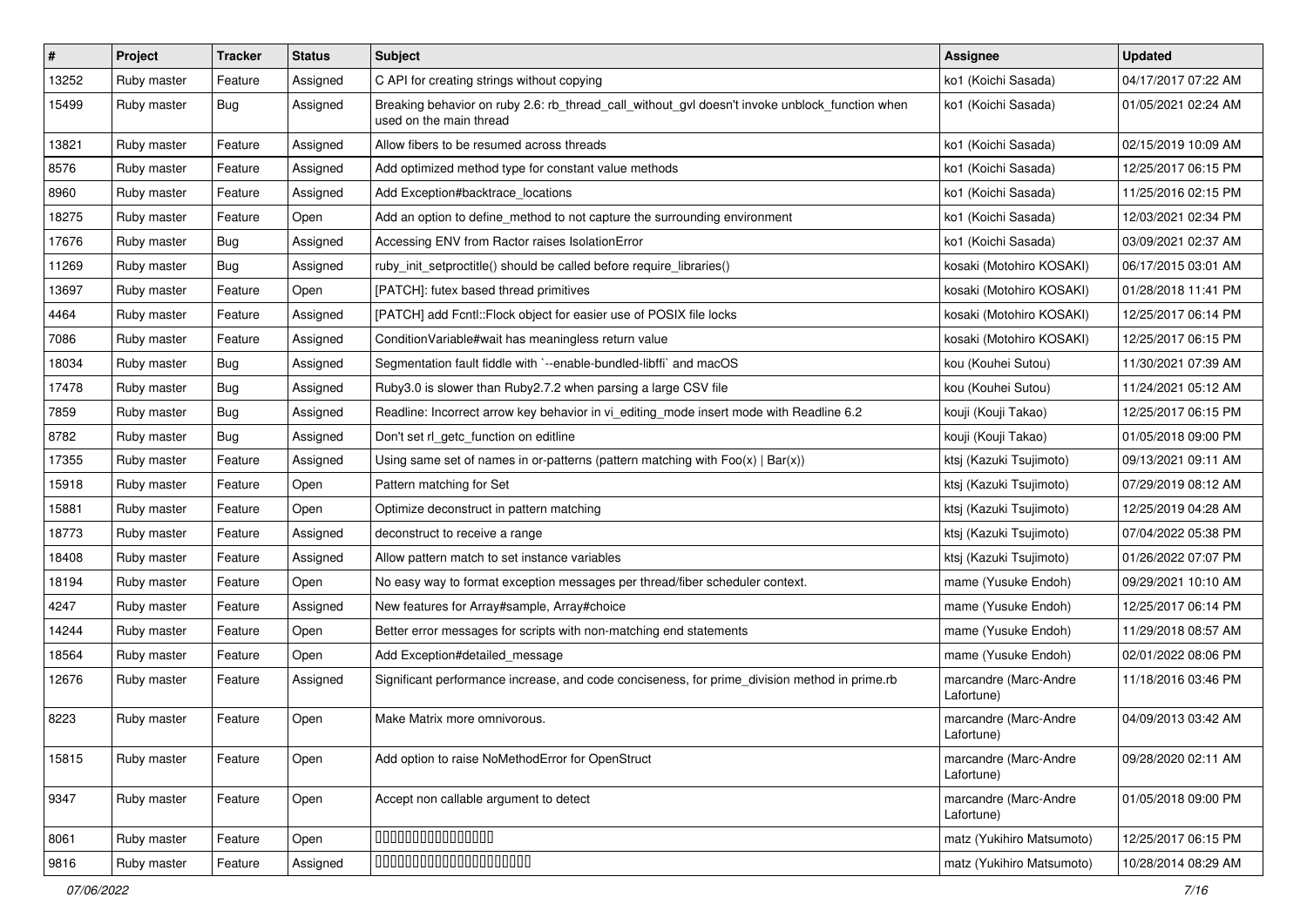| $\pmb{\#}$ | Project     | <b>Tracker</b> | <b>Status</b> | Subject                                                                                                                | <b>Assignee</b>           | <b>Updated</b>      |
|------------|-------------|----------------|---------------|------------------------------------------------------------------------------------------------------------------------|---------------------------|---------------------|
| 15764      | Ruby master | <b>Bug</b>     | Open          | Whitespace and control characters should not be permitted in tokens                                                    | matz (Yukihiro Matsumoto) | 04/22/2019 07:48 AM |
| 8478       | Ruby master | Feature        | Open          | The hash returned by Enumerable#group_by should have an empty array for its default value                              | matz (Yukihiro Matsumoto) | 06/04/2013 03:56 PM |
| 4592       | Ruby master | Feature        | Assigned      | Tempfile0000000                                                                                                        | matz (Yukihiro Matsumoto) | 12/25/2017 06:14 PM |
| 7795       | Ruby master | Feature        | Open          | Symbol.defined? and/or to_existing_symbol                                                                              | matz (Yukihiro Matsumoto) | 12/25/2017 06:15 PM |
| 5825       | Ruby master | Feature        | Assigned      | Sweet instance var assignment in the object initializer                                                                | matz (Yukihiro Matsumoto) | 12/10/2020 08:53 AM |
| 7349       | Ruby master | Feature        | Assigned      | Struct#inspect needs more meaningful output                                                                            | matz (Yukihiro Matsumoto) | 12/25/2017 06:15 PM |
| 5558       | Ruby master | Feature        | Assigned      | String#% strange arity errors                                                                                          | matz (Yukihiro Matsumoto) | 12/25/2017 06:15 PM |
| 6802       | Ruby master | Feature        | Assigned      | String#scan should have equivalent yielding MatchData                                                                  | matz (Yukihiro Matsumoto) | 12/25/2017 06:15 PM |
| 11028      | Ruby master | Feature        | Assigned      | standalone running single file (zipped archives of ruby code) running **without installation** using<br>"gem install " | matz (Yukihiro Matsumoto) | 04/04/2015 01:44 AM |
| 6841       | Ruby master | Feature        | Assigned      | Shorthand for Assigning Return Value of Method to Self                                                                 | matz (Yukihiro Matsumoto) | 12/10/2020 08:53 AM |
| 16992      | Ruby master | Feature        | Open          | Sets: officially ordered                                                                                               | matz (Yukihiro Matsumoto) | 09/03/2020 02:08 PM |
| 5741       | Ruby master | Feature        | Assigned      | Secure Erasure of Passwords                                                                                            | matz (Yukihiro Matsumoto) | 12/25/2017 06:15 PM |
| 8232       | Ruby master | Feature        | Open          | Rudiments of abstract algebra in Ruby                                                                                  | matz (Yukihiro Matsumoto) | 04/09/2013 01:47 AM |
| 7848       | Ruby master | Feature        | Open          | Restore default state for core ruby objects                                                                            | matz (Yukihiro Matsumoto) | 12/25/2017 06:15 PM |
| 5643       | Ruby master | Feature        | Assigned      | require/load options and binding option                                                                                | matz (Yukihiro Matsumoto) | 12/25/2017 06:15 PM |
| 6445       | Ruby master | Feature        | Assigned      | request for default length/position on string index                                                                    | matz (Yukihiro Matsumoto) | 12/25/2017 06:15 PM |
| 10287      | Ruby master | Feature        | Open          | rename COLON3 to COLON2_HEAD.                                                                                          | matz (Yukihiro Matsumoto) | 07/27/2021 09:34 AM |
| 10541      | Ruby master | Misc           | Open          | Remove shorthand string interpolation syntax                                                                           | matz (Yukihiro Matsumoto) | 10/08/2015 05:44 PM |
| 7702       | Ruby master | Feature        | Open          | Remove Proc#binding                                                                                                    | matz (Yukihiro Matsumoto) | 07/15/2019 07:39 PM |
| 6354       | Ruby master | Feature        | Assigned      | Remove escape (break/return/redo/next support) from class/module scope                                                 | matz (Yukihiro Matsumoto) | 12/25/2017 06:15 PM |
| 15445      | Ruby master | Feature        | Open          | Reject '.123' in Float() method                                                                                        | matz (Yukihiro Matsumoto) | 01/10/2019 07:59 AM |
| 11704      | Ruby master | Bug            | Assigned      | Refinements only get "used" once in loop                                                                               | matz (Yukihiro Matsumoto) | 04/14/2016 02:45 AM |
| 13129      | Ruby master | Feature        | Assigned      | Refinements cannot refine method_missing and respond_to_missing?                                                       | matz (Yukihiro Matsumoto) | 07/03/2021 10:45 PM |
| 9704       | Ruby master | Feature        | Open          | Refinements as files instead of modules                                                                                | matz (Yukihiro Matsumoto) | 10/11/2016 06:36 PM |
| 7580       | Ruby master | Feature        | Assigned      | Range translation                                                                                                      | matz (Yukihiro Matsumoto) | 06/11/2018 09:51 AM |
| 6317       | Ruby master | Feature        | Assigned      | Range#cover?000000Range00000000000000000000                                                                            | matz (Yukihiro Matsumoto) | 12/25/2017 06:15 PM |
| 11518      | Ruby master | Feature        | Open          | Queue enhancement - promote! and promote_all!                                                                          | matz (Yukihiro Matsumoto) | 09/17/2015 08:40 PM |
| 11517      | Ruby master | Feature        | Open          | Queue enhancement - conditional pop                                                                                    | matz (Yukihiro Matsumoto) | 09/17/2015 09:02 PM |
| 5781       | Ruby master | Feature        | Assigned      | Query attributes (attribute methods ending in `?` mark)                                                                | matz (Yukihiro Matsumoto) | 01/10/2020 06:34 AM |
| 14397      | Ruby master | Feature        | Assigned      | public, protected and private should return their arguments instead of self                                            | matz (Yukihiro Matsumoto) | 12/10/2018 07:08 AM |
| 8164       | Ruby master | Feature        | Assigned      | Public/Private                                                                                                         | matz (Yukihiro Matsumoto) | 12/10/2020 08:50 AM |
| 4824       | Ruby master | Feature        | Assigned      | Provide method Kernel#executed?                                                                                        | matz (Yukihiro Matsumoto) | 03/05/2018 04:57 AM |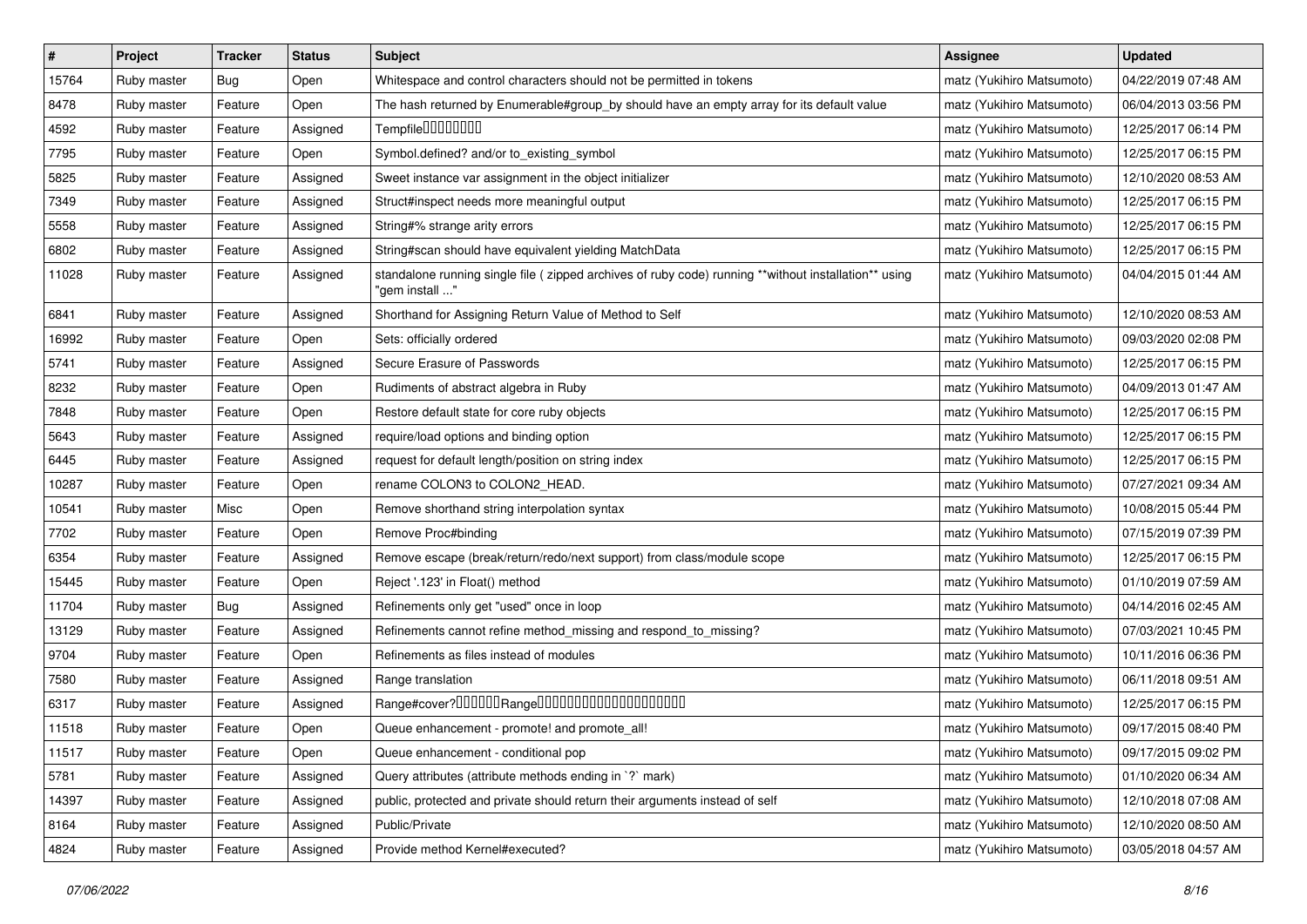| $\pmb{\#}$ | Project     | <b>Tracker</b> | <b>Status</b> | Subject                                                                                                          | Assignee                  | <b>Updated</b>      |
|------------|-------------|----------------|---------------|------------------------------------------------------------------------------------------------------------------|---------------------------|---------------------|
| 6648       | Ruby master | Feature        | Assigned      | Provide a standard API for retrieving all command-line flags passed to Ruby                                      | matz (Yukihiro Matsumoto) | 12/25/2017 06:15 PM |
| 8271       | Ruby master | Feature        | Assigned      | Proposal for moving to a more visible, formal process for feature requests                                       | matz (Yukihiro Matsumoto) | 12/23/2021 11:40 PM |
| 16461      | Ruby master | Feature        | Assigned      | Proc#using                                                                                                       | matz (Yukihiro Matsumoto) | 12/10/2020 09:10 AM |
| 5007       | Ruby master | Feature        | Assigned      | Proc#call_under: Unifying instance_eval and instance_exec                                                        | matz (Yukihiro Matsumoto) | 04/19/2018 07:57 AM |
| 11735      | Ruby master | Feature        | Open          | Porting String#squish and String#squish! from Ruby on Rails' Active Support                                      | matz (Yukihiro Matsumoto) | 06/24/2016 08:02 AM |
| 11816      | Ruby master | Feature        | Assigned      | Partial safe navigation operator                                                                                 | matz (Yukihiro Matsumoto) | 04/14/2020 08:02 AM |
| 6817       | Ruby master | Feature        | Open          | Partial application                                                                                              | matz (Yukihiro Matsumoto) | 12/25/2017 06:15 PM |
| 9614       | Ruby master | Feature        | Open          | ordering of non-Hash items which use st_ internally                                                              | matz (Yukihiro Matsumoto) | 01/05/2018 09:00 PM |
| 17288      | Ruby master | Feature        | Open          | Optimize _send_ call with a literal method name                                                                  | matz (Yukihiro Matsumoto) | 10/30/2020 12:17 AM |
| 17291      | Ruby master | Feature        | Assigned      | Optimize __send__ call                                                                                           | matz (Yukihiro Matsumoto) | 01/12/2021 05:47 AM |
| 8804       | Ruby master | Feature        | Open          | ONCE syntax                                                                                                      | matz (Yukihiro Matsumoto) | 01/04/2020 08:26 PM |
| 8663       | Ruby master | Feature        | Open          | Officialy alias ArgumentError to ArgError                                                                        | matz (Yukihiro Matsumoto) | 08/09/2013 07:42 PM |
| 17184      | Ruby master | Feature        | Open          | No stdlib function to perform simple string replacement                                                          | matz (Yukihiro Matsumoto) | 02/23/2021 09:27 PM |
| 4521       | Ruby master | Feature        | Assigned      | NoMethodError#message may take very long to execute                                                              | matz (Yukihiro Matsumoto) | 12/25/2017 06:14 PM |
| 6293       | Ruby master | Feature        | Assigned      | new queue / blocking queues                                                                                      | matz (Yukihiro Matsumoto) | 12/25/2017 06:15 PM |
| 5749       | Ruby master | Feature        | Assigned      | new method String#match_all needed                                                                               | matz (Yukihiro Matsumoto) | 12/25/2017 06:15 PM |
| 5389       | Ruby master | Feature        | Assigned      | New method Enumerator#iterate                                                                                    | matz (Yukihiro Matsumoto) | 12/25/2017 06:15 PM |
| 6596       | Ruby master | Feature        | Assigned      | New method `Array#indexes`                                                                                       | matz (Yukihiro Matsumoto) | 07/29/2020 01:41 AM |
| 5445       | Ruby master | Feature        | Assigned      | Need RUBYOPT - r before ARGV - r                                                                                 | matz (Yukihiro Matsumoto) | 12/25/2017 06:15 PM |
| 15837      | Ruby master | Feature        | Open          | Module#name_components                                                                                           | matz (Yukihiro Matsumoto) | 05/08/2019 10:29 AM |
| 6810       | Ruby master | Feature        | Assigned      | module A::B; end` is not equivalent to `module A; module B; end; end` with respect to constant<br>lookup (scope) | matz (Yukihiro Matsumoto) | 12/10/2020 09:22 AM |
| 9768       | Ruby master | Feature        | Assigned      | Method that is visible only within a certain module/class                                                        | matz (Yukihiro Matsumoto) | 04/25/2014 06:43 AM |
| 11882      | Ruby master | Feature        | Open          | Map or NamedMap                                                                                                  | matz (Yukihiro Matsumoto) | 01/17/2021 01:31 PM |
| 7503       | Ruby master | Feature        | Assigned      | make timeout.rb async-interrupt safe by default                                                                  | matz (Yukihiro Matsumoto) | 12/25/2017 06:15 PM |
| 9123       | Ruby master | Feature        | Open          | Make Numeric#nonzero? behavior consistent with Numeric#zero?                                                     | matz (Yukihiro Matsumoto) | 06/11/2019 12:55 PM |
| 11627      | Ruby master | Feature        | Open          | make `nonzero` an alias of `nonzero?`                                                                            | matz (Yukihiro Matsumoto) | 12/23/2021 11:43 PM |
| 10498      | Ruby master | Feature        | Open          | Make `loop` yield a counter                                                                                      | matz (Yukihiro Matsumoto) | 01/05/2018 09:01 PM |
| 6413       | Ruby master | Feature        | Assigned      | Make Dir.entries default to Dir.entries(Dir.pwd)                                                                 | matz (Yukihiro Matsumoto) | 12/25/2017 06:15 PM |
| 7604       | Ruby master | Feature        | Open          | Make === comparison operator ability to delegate comparison to an argument                                       | matz (Yukihiro Matsumoto) | 12/25/2017 06:15 PM |
| 14927      | Ruby master | Feature        | Open          | Loading multiple files at once                                                                                   | matz (Yukihiro Matsumoto) | 09/18/2018 12:38 AM |
| 7548       | Ruby master | Feature        | Open          | Load and Require Callbacks                                                                                       | matz (Yukihiro Matsumoto) | 12/25/2017 06:15 PM |
| 14609      | Ruby master | Feature        | Open          | Let `Kernel#p` without an argument print the receiver                                                            | matz (Yukihiro Matsumoto) | 02/08/2020 08:43 PM |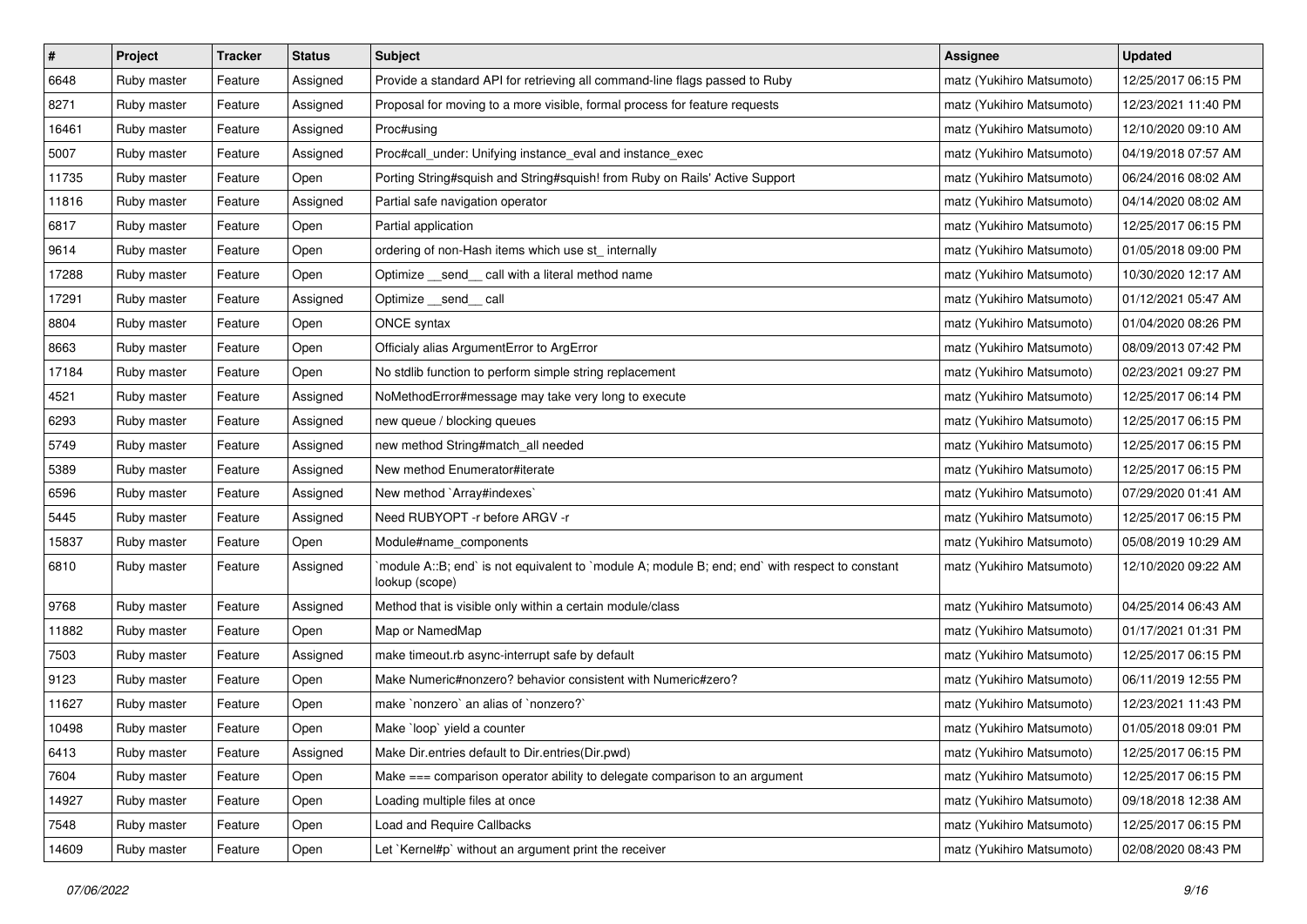| $\pmb{\#}$ | Project     | <b>Tracker</b> | <b>Status</b> | <b>Subject</b>                                                                             | <b>Assignee</b>           | <b>Updated</b>      |
|------------|-------------|----------------|---------------|--------------------------------------------------------------------------------------------|---------------------------|---------------------|
| 5456       | Ruby master | Feature        | Assigned      | kernel#syscall() should be removed.                                                        | matz (Yukihiro Matsumoto) | 12/10/2020 08:46 AM |
| 15112      | Ruby master | Feature        | Open          | Introducing the short form of `STDERR.puts expr.inspect`.                                  | matz (Yukihiro Matsumoto) | 10/12/2018 02:02 AM |
| 14128      | Ruby master | Feature        | Open          | Introduce Hash#delete default value                                                        | matz (Yukihiro Matsumoto) | 11/25/2017 04:41 PM |
| 9070       | Ruby master | Feature        | Open          | Introduce `---` as synonym of `end` keyword                                                | matz (Yukihiro Matsumoto) | 11/02/2013 03:23 AM |
| 15192      | Ruby master | Feature        | Open          | Introduce a new "shortcut assigning" syntax to convenient setup instance variables         | matz (Yukihiro Matsumoto) | 12/14/2021 06:42 PM |
| 18159      | Ruby master | Feature        | Open          | Integrate functionality of dead_end gem into Ruby                                          | matz (Yukihiro Matsumoto) | 06/17/2022 02:06 PM |
| 6594       | Ruby master | Feature        | Assigned      | Integrated Functor                                                                         | matz (Yukihiro Matsumoto) | 12/10/2020 08:53 AM |
| 16894      | Ruby master | Feature        | Open          | Integer division for Ruby 3                                                                | matz (Yukihiro Matsumoto) | 05/18/2020 03:41 PM |
| 7644       | Ruby master | Feature        | Assigned      | In refinements, change "using" keyword to a less generic word.                             | matz (Yukihiro Matsumoto) | 12/10/2020 08:49 AM |
| 7377       | Ruby master | Feature        | Open          | #indetical? as an alias for #equal?                                                        | matz (Yukihiro Matsumoto) | 12/25/2017 06:15 PM |
| 16495      | Ruby master | Feature        | Open          | Inconsistent quotes in error messages                                                      | matz (Yukihiro Matsumoto) | 06/15/2022 04:21 PM |
| 14982      | Ruby master | Feature        | Open          | Improve namespace system in ruby to avoiding top-level names chaos                         | matz (Yukihiro Matsumoto) | 12/31/2021 05:39 PM |
| 12306      | Ruby master | Feature        | Open          | Implement String #blank? #present? and improve #strip and family to handle unicode         | matz (Yukihiro Matsumoto) | 07/22/2018 10:55 PM |
| 8536       | Ruby master | Feature        | Assigned      | Implement is_numeric? family of methods                                                    | matz (Yukihiro Matsumoto) | 12/25/2017 06:15 PM |
| 5064       | Ruby master | Feature        | Assigned      | HTTP user-agent class                                                                      | matz (Yukihiro Matsumoto) | 12/25/2017 06:15 PM |
| 14546      | Ruby master | Feature        | Open          | Hash#delete!                                                                               | matz (Yukihiro Matsumoto) | 05/30/2018 08:24 PM |
| 6277       | Ruby master | Feature        | Assigned      | Hash#convert_key                                                                           | matz (Yukihiro Matsumoto) | 12/25/2017 06:15 PM |
| 6641       | Ruby master | Feature        | Open          | Hash.auto constructor                                                                      | matz (Yukihiro Matsumoto) | 12/25/2017 06:15 PM |
| 8948       | Ruby master | Feature        | Assigned      | Frozen regex                                                                               | matz (Yukihiro Matsumoto) | 12/20/2020 07:15 PM |
| 7611       | Ruby master | Feature        | Open          | Focal method for all loads/requires                                                        | matz (Yukihiro Matsumoto) | 12/25/2017 06:15 PM |
| 17849      | Ruby master | Feature        | Open          | Fix Timeout timeout so that it can be used in threaded Web servers                         | matz (Yukihiro Matsumoto) | 04/10/2022 06:26 AM |
| 6337       | Ruby master | Feature        | Assigned      | FileUtils#sync                                                                             | matz (Yukihiro Matsumoto) | 12/25/2017 06:15 PM |
| 6671       | Ruby master | Feature        | Assigned      | File.split_all and File.split_root                                                         | matz (Yukihiro Matsumoto) | 12/25/2017 06:15 PM |
| 6811       | Ruby master | Feature        | Assigned      | File, Dir and FileUtils should have bang-versions of singleton methods that fails silently | matz (Yukihiro Matsumoto) | 12/25/2017 06:15 PM |
| 6376       | Ruby master | Feature        | Assigned      | Feature lookup and checking if feature is loaded                                           | matz (Yukihiro Matsumoto) | 12/25/2017 06:15 PM |
| 7121       | Ruby master | Feature        | Assigned      | Extending the use of `require'                                                             | matz (Yukihiro Matsumoto) | 12/25/2017 06:15 PM |
| 8229       | Ruby master | Feature        | Open          | extend Hash.include?                                                                       | matz (Yukihiro Matsumoto) | 12/10/2020 08:53 AM |
| 12543      | Ruby master | Feature        | Assigned      | explicit tail call syntax: foo() then return                                               | matz (Yukihiro Matsumoto) | 04/18/2021 03:02 PM |
| 11122      | Ruby master | Feature        | Open          | exception-free non-blocking Queue/SizedQueue operations                                    | matz (Yukihiro Matsumoto) | 05/06/2015 08:53 PM |
| 11307      | Ruby master | Feature        | Open          | exception-free non-blocking Queue#pop                                                      | matz (Yukihiro Matsumoto) | 06/25/2015 11:06 PM |
| 6308       | Ruby master | Feature        | Assigned      | Eliminate delegation from WeakRef                                                          | matz (Yukihiro Matsumoto) | 12/23/2021 11:40 PM |
| 6869       | Ruby master | Feature        | Open          | Do not treat `_` parameter exceptionally                                                   | matz (Yukihiro Matsumoto) | 12/10/2020 08:58 AM |
| 16630      | Ruby master | Misc           | Assigned      | Deprecate pub/ruby/*snapshot* and use pub/ruby/snapshot/* instead                          | matz (Yukihiro Matsumoto) | 02/27/2020 09:52 AM |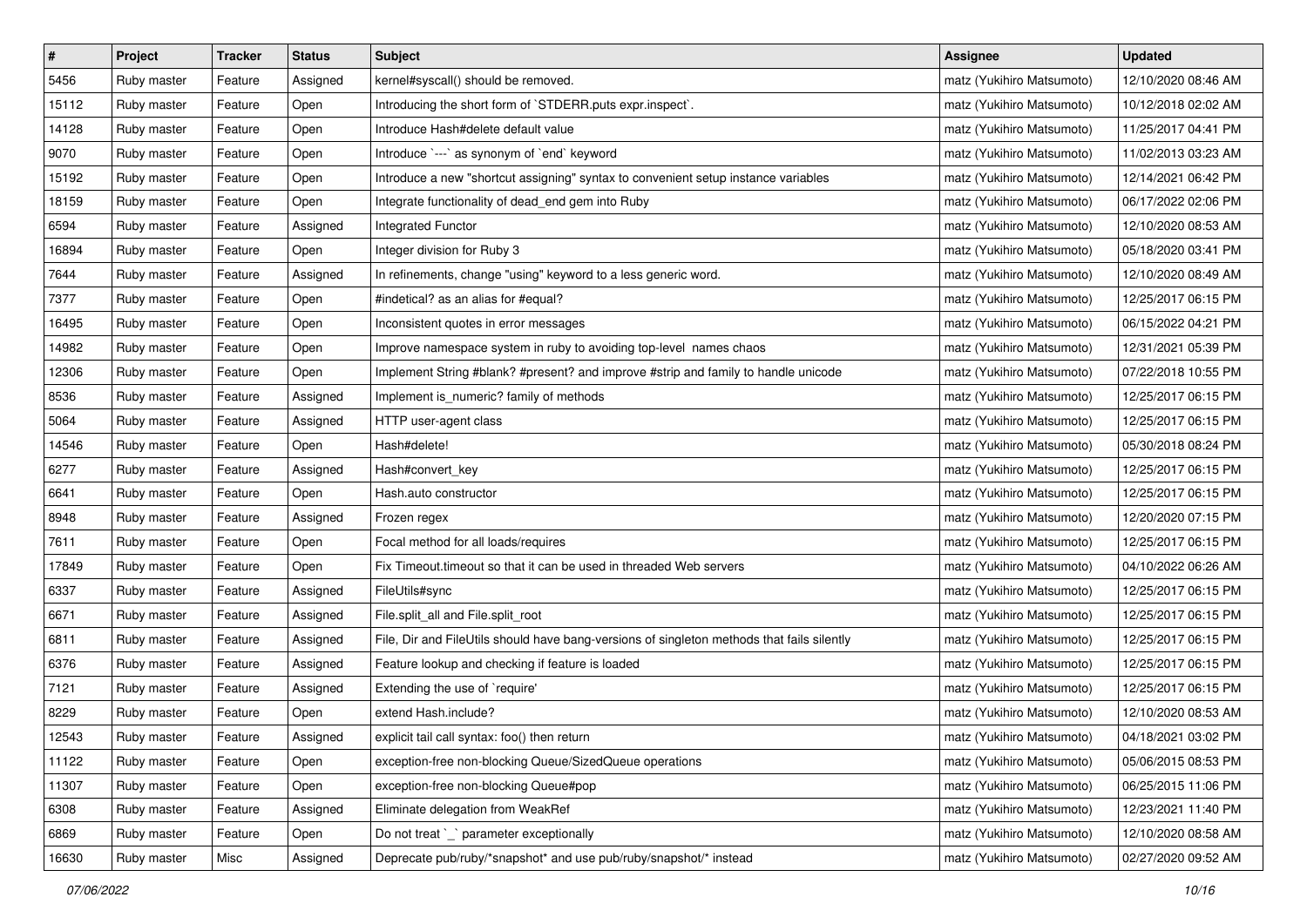| $\pmb{\#}$ | Project     | <b>Tracker</b> | <b>Status</b> | Subject                                                                                  | Assignee                  | <b>Updated</b>      |
|------------|-------------|----------------|---------------|------------------------------------------------------------------------------------------|---------------------------|---------------------|
| 10549      | Ruby master | Feature        | Open          | Deprecate each_with_index and each_with_object in favor of with_index and with_object    | matz (Yukihiro Matsumoto) | 07/27/2021 11:09 AM |
| 7739       | Ruby master | Feature        | Assigned      | Define Hash#  as Hash#reverse_merge in Rails                                             | matz (Yukihiro Matsumoto) | 12/25/2017 06:15 PM |
| 4514       | Ruby master | Feature        | Assigned      | #deep_clone and #deep_dup for Objects                                                    | matz (Yukihiro Matsumoto) | 12/25/2017 06:14 PM |
| 14760      | Ruby master | Misc           | Open          | cross-thread IO#close semantics                                                          | matz (Yukihiro Matsumoto) | 05/17/2018 08:21 AM |
| 5129       | Ruby master | Feature        | Assigned      | Create a core class "FileArray" and make "ARGF" its instance                             | matz (Yukihiro Matsumoto) | 01/23/2018 02:02 PM |
| 8850       | Ruby master | Feature        | Assigned      | Convert Rational to decimal string                                                       | matz (Yukihiro Matsumoto) | 12/25/2017 06:15 PM |
| 7314       | Ruby master | Feature        | Assigned      | Convert Proc to Lambda doesn't work in MRI                                               | matz (Yukihiro Matsumoto) | 05/21/2016 09:15 AM |
| 7748       | Ruby master | Feature        | Open          | Contextual send                                                                          | matz (Yukihiro Matsumoto) | 12/10/2020 08:53 AM |
| 7149       | Ruby master | Feature        | Open          | Constant magic for everyone.                                                             | matz (Yukihiro Matsumoto) | 12/25/2017 06:15 PM |
| 7087       | Ruby master | Feature        | Assigned      | ::ConditionVariable#wait does not work with Monitor because Monitor#sleep does not exist | matz (Yukihiro Matsumoto) | 12/25/2017 06:15 PM |
| 6611       | Ruby master | Feature        | Assigned      | Comments requested on implementation of set_parse_func                                   | matz (Yukihiro Matsumoto) | 12/25/2017 06:15 PM |
| 8839       | Ruby master | Feature        | Assigned      | Class and module should return the class or module that was opened                       | matz (Yukihiro Matsumoto) | 12/28/2015 08:36 AM |
| 7546       | Ruby master | Feature        | Open          | Change behavior of `Array#slice` for an argument of `Range` class                        | matz (Yukihiro Matsumoto) | 12/10/2020 08:49 AM |
| 14724      | Ruby master | Feature        | Open          | chains of inequalities                                                                   | matz (Yukihiro Matsumoto) | 05/19/2018 01:06 AM |
| 7914       | Ruby master | Feature        | Open          | Case for local class methods                                                             | matz (Yukihiro Matsumoto) | 12/25/2017 06:15 PM |
| 12813      | Ruby master | Feature        | Assigned      | Calling chunk_while, slice_after, slice_before, slice_when with no block                 | matz (Yukihiro Matsumoto) | 12/06/2016 12:58 PM |
| 12019      | Ruby master | Feature        | Open          | Better low-level support for writing concurrent libraries                                | matz (Yukihiro Matsumoto) | 12/23/2021 11:43 PM |
| 15330      | Ruby master | Feature        | Open          | autoload_relative                                                                        | matz (Yukihiro Matsumoto) | 06/19/2022 11:25 PM |
| 15277      | Ruby master | Feature        | Open          | at exec                                                                                  | matz (Yukihiro Matsumoto) | 05/25/2020 01:09 AM |
| 4539       | Ruby master | Feature        | Assigned      | Array#zip_with                                                                           | matz (Yukihiro Matsumoto) | 11/28/2019 08:23 AM |
| 9023       | Ruby master | Feature        | Assigned      | Array#tail                                                                               | matz (Yukihiro Matsumoto) | 12/23/2021 11:40 PM |
| 7444       | Ruby master | Feature        | Open          | Array#product_set                                                                        | matz (Yukihiro Matsumoto) | 12/25/2017 06:15 PM |
| 7657       | Ruby master | Feature        | Open          | Array#& doesn't accept Enumerables                                                       | matz (Yukihiro Matsumoto) | 12/25/2017 06:15 PM |
| 16986      | Ruby master | Feature        | Open          | Anonymous Struct literal                                                                 | matz (Yukihiro Matsumoto) | 01/15/2022 04:57 PM |
| 7132       | Ruby master | Feature        | Assigned      | Alternation between named / ordered method arguments and aliases for method arguments.   | matz (Yukihiro Matsumoto) | 12/25/2017 06:15 PM |
| 11390      | Ruby master | Feature        | Open          | Allow symbols starting with numbers                                                      | matz (Yukihiro Matsumoto) | 08/14/2015 05:23 AM |
| 15991      | Ruby master | Feature        | Open          | Allow questionmarks in variable names                                                    | matz (Yukihiro Matsumoto) | 07/30/2019 03:57 AM |
| 17785      | Ruby master | Feature        | Open          | Allow named parameters to be keywords                                                    | matz (Yukihiro Matsumoto) | 12/17/2021 06:10 PM |
| 8678       | Ruby master | Feature        | Assigned      | Allow invalid string to work with regexp                                                 | matz (Yukihiro Matsumoto) | 01/05/2018 09:00 PM |
| 10404      | Ruby master | Feature        | Open          | Allow individual finalizers to be removed with ObjectSpace.undefine_finalizer            | matz (Yukihiro Matsumoto) | 10/20/2014 08:14 AM |
| 7436       | Ruby master | Feature        | Assigned      | Allow for a "granularity" flag for backtrace_locations                                   | matz (Yukihiro Matsumoto) | 12/25/2017 06:15 PM |
| 6452       | Ruby master | Feature        | Assigned      | Allow extend to override class methods                                                   | matz (Yukihiro Matsumoto) | 12/10/2020 08:53 AM |
| 5582       | Ruby master | Feature        | Assigned      | Allow clone of singleton methods on a BasicObject                                        | matz (Yukihiro Matsumoto) | 12/25/2017 06:15 PM |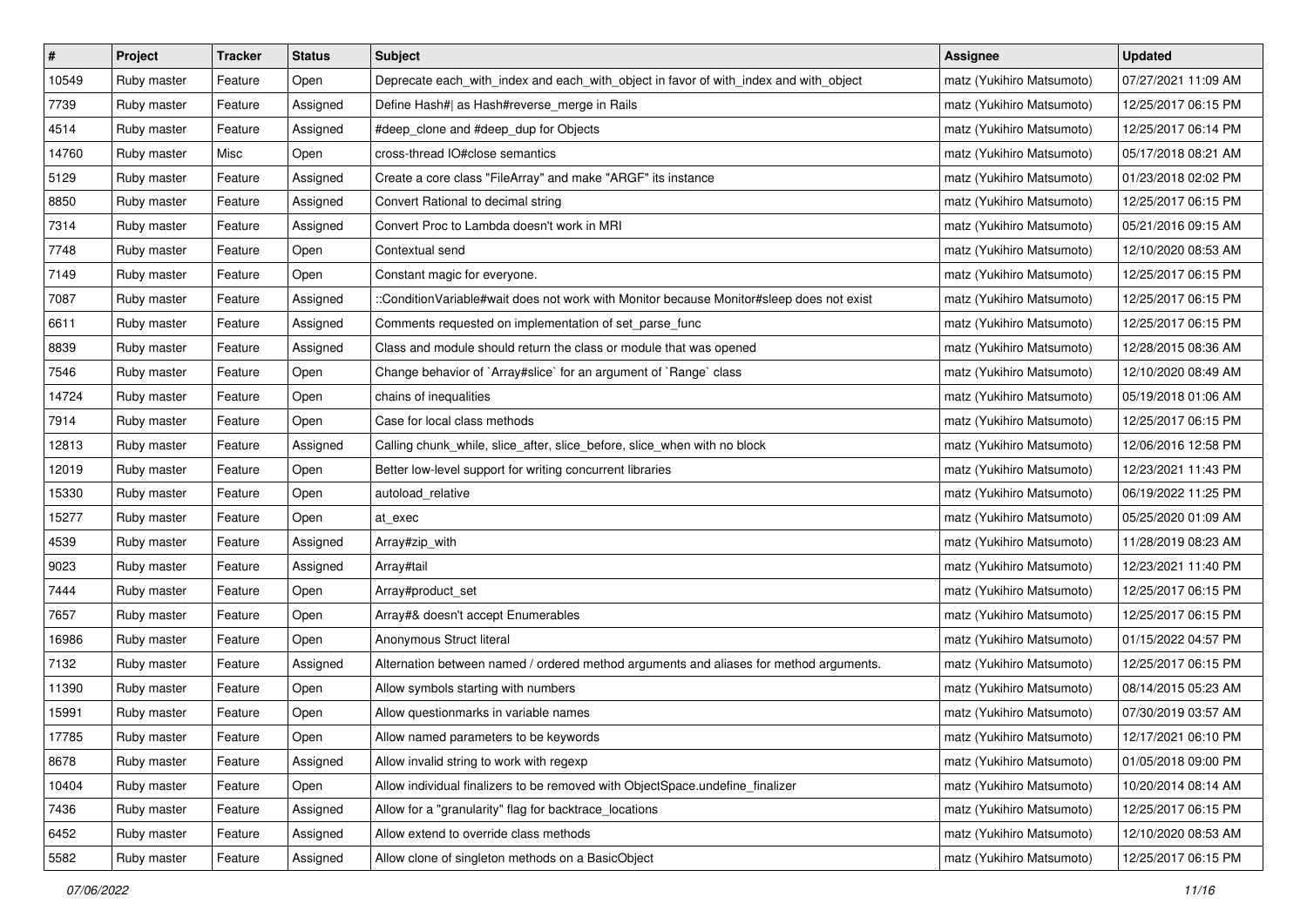| $\sharp$ | Project     | Tracker | <b>Status</b> | <b>Subject</b>                                                                    | Assignee                                | <b>Updated</b>      |
|----------|-------------|---------|---------------|-----------------------------------------------------------------------------------|-----------------------------------------|---------------------|
| 17279    | Ruby master | Feature | Open          | Allow a negative step in Range#step with a block                                  | matz (Yukihiro Matsumoto)               | 10/22/2020 02:23 AM |
| 8016     | Ruby master | Feature | Assigned      | Alias __FILE__ and __LINE__ as methods                                            | matz (Yukihiro Matsumoto)               | 12/25/2017 06:15 PM |
| 7614     | Ruby master | Feature | Open          | alias accessor                                                                    | matz (Yukihiro Matsumoto)               | 12/25/2017 06:15 PM |
| 5945     | Ruby master | Feature | Assigned      | Add the ability to mark a at_exit as process-local.                               | matz (Yukihiro Matsumoto)               | 10/10/2018 08:29 AM |
| 10574    | Ruby master | Feature | Open          | Add String#Ichomp and String.Ichomp!                                              | matz (Yukihiro Matsumoto)               | 12/15/2014 04:34 PM |
| 9043     | Ruby master | Feature | Open          | Add String#f method as shortcut for #freeze                                       | matz (Yukihiro Matsumoto)               | 01/05/2018 09:00 PM |
| 7883     | Ruby master | Feature | Open          | Add Regex#to_proc                                                                 | matz (Yukihiro Matsumoto)               | 12/25/2017 06:15 PM |
| 7654     | Ruby master | Feature | Open          | Add optional code block to IO::readlines                                          | matz (Yukihiro Matsumoto)               | 12/25/2017 06:15 PM |
| 6842     | Ruby master | Feature | Assigned      | Add Optional Arguments to String#strip                                            | matz (Yukihiro Matsumoto)               | 08/24/2016 05:50 AM |
| 4818     | Ruby master | Feature | Assigned      | Add method marshalable?                                                           | matz (Yukihiro Matsumoto)               | 12/25/2017 06:15 PM |
| 7876     | Ruby master | Feature | Open          | Add method for accessing Class from within Singleton Class                        | matz (Yukihiro Matsumoto)               | 12/25/2017 06:15 PM |
| 17830    | Ruby master | Feature | Open          | Add Integer#previous and Integer#prev                                             | matz (Yukihiro Matsumoto)               | 04/27/2021 11:35 PM |
| 10489    | Ruby master | Feature | Open          | Add inherit method for clearer and multiple inheritance                           | matz (Yukihiro Matsumoto)               | 12/10/2020 08:53 AM |
| 10481    | Ruby master | Feature | Assigned      | Add "if" and "unless" clauses to rescue statements                                | matz (Yukihiro Matsumoto)               | 01/18/2015 02:46 PM |
| 5970     | Ruby master | Feature | Assigned      | Add Enumerable#join with same semantics as Array#join                             | matz (Yukihiro Matsumoto)               | 12/25/2017 06:15 PM |
| 12244    | Ruby master | Feature | Open          | Add a way to `integer - integer % num`                                            | matz (Yukihiro Matsumoto)               | 05/17/2016 06:05 AM |
| 6309     | Ruby master | Feature | Assigned      | Add a reference queue for weak references                                         | matz (Yukihiro Matsumoto)               | 08/23/2020 09:07 PM |
| 7704     | Ruby master | Feature | Open          | Add a list of enabled (experimental) language features.                           | matz (Yukihiro Matsumoto)               | 12/25/2017 06:15 PM |
| 11181    | Ruby master | Feature | Open          | Add a line directive to Ruby                                                      | matz (Yukihiro Matsumoto)               | 01/26/2016 02:04 AM |
| 8042     | Ruby master | Feature | Assigned      | Add Addrinfo#socket to create a socket that is not connected or bound             | matz (Yukihiro Matsumoto)               | 12/25/2017 06:15 PM |
| 18439    | Ruby master | Feature | Open          | Support YJIT for VC++                                                             | maximecb (Maxime<br>Chevalier-Boisvert) | 01/10/2022 11:29 PM |
| 17339    | Ruby master | Feature | Assigned      | Semantic grouping with BigDecimal#to_s                                            | mrkn (Kenta Murata)                     | 12/20/2021 12:39 PM |
| 10782    | Ruby master | Feature | Assigned      | Patch: Add constants for BigDecimal for ZERO, ONE, TEN                            | mrkn (Kenta Murata)                     | 05/21/2015 08:13 AM |
| 7321     | Ruby master | Feature | Assigned      | Newton.#nsolve 00 2 0000000000                                                    | mrkn (Kenta Murata)                     | 12/25/2017 06:15 PM |
| 5310     | Ruby master | Feature | Assigned      | Integral objects                                                                  | mrkn (Kenta Murata)                     | 12/25/2017 06:15 PM |
| 8295     | Ruby master | Feature | Assigned      | Float I Rational 0000000000000 BigDecimal 0000000                                 | mrkn (Kenta Murata)                     | 12/25/2017 06:15 PM |
| 5179     | Ruby master | Bug     | Assigned      | Complex#rationalize and to_r with approximate zeros                               | mrkn (Kenta Murata)                     | 01/17/2020 03:00 AM |
| 18677    | Ruby master | Bug     | Assigned      | BigDecimal#power (**) returns FloatDomainError when passing an infinite parameter | mrkn (Kenta Murata)                     | 04/20/2022 02:04 AM |
| 6857     | Ruby master | Feature | Assigned      | bigdecimal/math BigMath.E/BigMath.exp R. P. Feynman inspired optimization         | mrkn (Kenta Murata)                     | 12/25/2017 06:15 PM |
| 5133     | Ruby master | Feature | Assigned      | Array#unzip as an alias of Array#transpose                                        | mrkn (Kenta Murata)                     | 12/25/2017 06:15 PM |
| 16350    | Ruby master | Feature | Assigned      | ArithmeticSequence#member? can result in infinite loop                            | mrkn (Kenta Murata)                     | 05/29/2020 10:26 PM |
| 14476    | Ruby master | Feature | Assigned      | Adding same_all? for checking whether all items in an Array are same              | mrkn (Kenta Murata)                     | 08/28/2020 01:10 PM |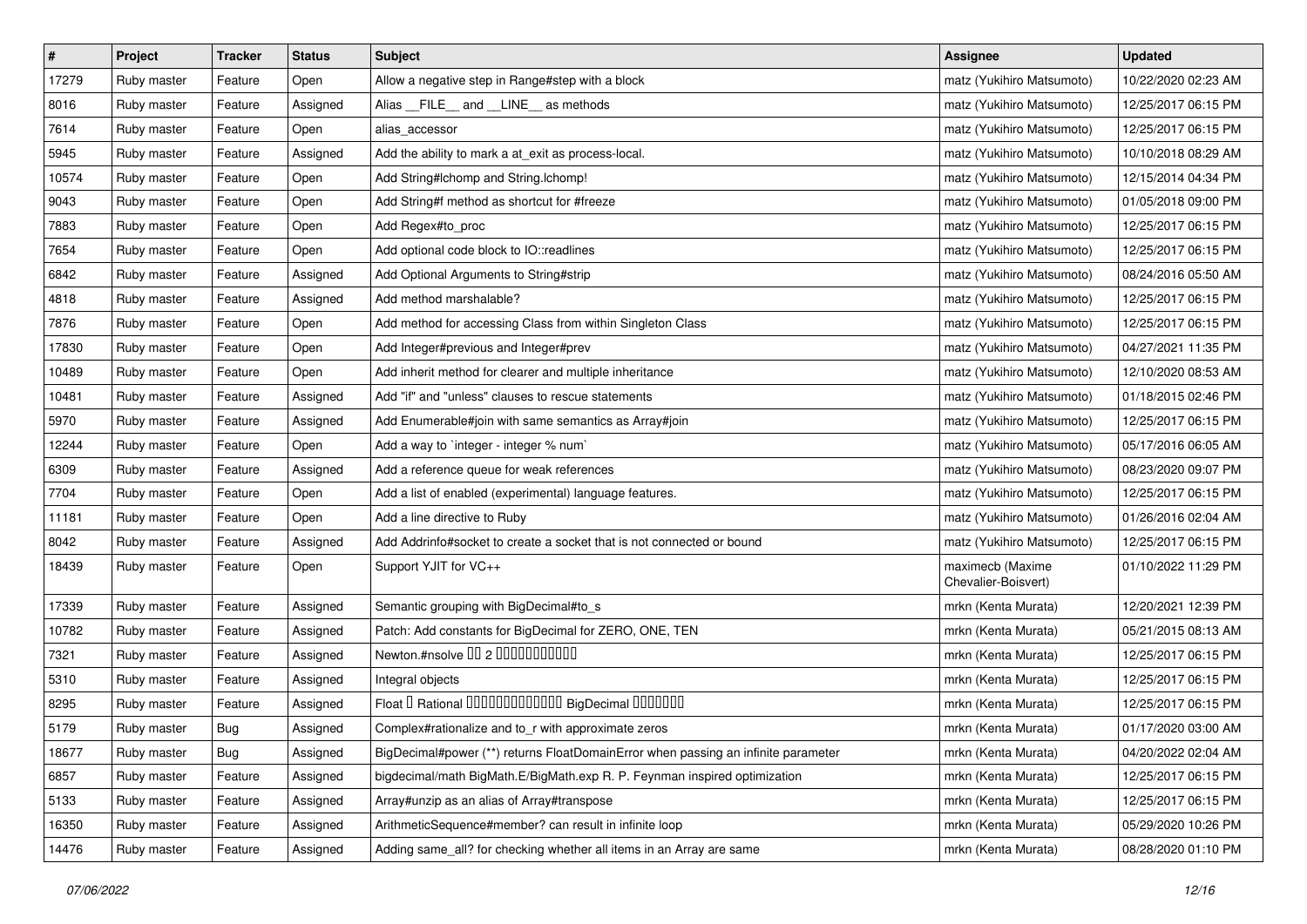| $\sharp$ | Project     | <b>Tracker</b> | <b>Status</b> | <b>Subject</b>                                                                                               | Assignee                | <b>Updated</b>      |
|----------|-------------|----------------|---------------|--------------------------------------------------------------------------------------------------------------|-------------------------|---------------------|
| 6973     | Ruby master | Feature        | Assigned      | Add an #integral? method to Numeric to test for whole-number values                                          | mrkn (Kenta Murata)     | 12/25/2017 06:15 PM |
| 5654     | Ruby master | Feature        | Assigned      | Introduce global lock to avoid concurrent require                                                            | nahi (Hiroshi Nakamura) | 12/25/2017 06:15 PM |
| 17638    | Ruby master | Feature        | Assigned      | Support backtracing with the libbacktrace library                                                            | naruse (Yui NARUSE)     | 03/05/2021 03:40 PM |
| 11526    | Ruby master | Bug            | Assigned      | Streaming HTTP requests are not idempotent and should not be retried                                         | naruse (Yui NARUSE)     | 07/01/2019 09:16 PM |
| 6265     | Ruby master | Feature        | Assigned      | Remove 'useless' 'concatenation' syntax                                                                      | naruse (Yui NARUSE)     | 08/10/2016 02:36 AM |
| 18371    | Ruby master | Misc           | Assigned      | Release branches (release information in general)                                                            | naruse (Yui NARUSE)     | 03/23/2022 10:32 PM |
| 10628    | Ruby master | Misc           | Open          | Peformance of URI module                                                                                     | naruse (Yui NARUSE)     | 12/26/2014 04:08 PM |
| 13221    | Ruby master | Feature        | Assigned      | [PATCH] gems/bundled_gems: add "curses" RubyGem                                                              | naruse (Yui NARUSE)     | 09/25/2017 06:32 PM |
| 5764     | Ruby master | Feature        | Assigned      | Net::HTTP should assume HTTP/0.9 on unexpected responses                                                     | naruse (Yui NARUSE)     | 07/15/2019 05:06 PM |
| 9020     | Ruby master | Feature        | Assigned      | Net::HTTPResponse predicate/query methods                                                                    | naruse (Yui NARUSE)     | 12/25/2017 06:15 PM |
| 16559    | Ruby master | Feature        | Open          | Net::HTTP#request injects "Connection: close" header if #started? is false, wasting HTTP server<br>resources | naruse (Yui NARUSE)     | 05/28/2020 07:37 PM |
| 7892     | Ruby master | Bug            | Open          | MIME encoding bug of NKF.nkf                                                                                 | naruse (Yui NARUSE)     | 12/25/2017 06:15 PM |
| 15007    | Ruby master | Misc           | Open          | Let all Init_xxx and extension APIs frequently called from init code paths be considered cold                | naruse (Yui NARUSE)     | 12/06/2018 11:05 AM |
| 17111    | Ruby master | Feature        | Assigned      | Improve performance of Net::HTTPHeader#set_form by 40%                                                       | naruse (Yui NARUSE)     | 08/10/2020 05:36 AM |
| 15931    | Ruby master | Feature        | Open          | encoding for CESU-8                                                                                          | naruse (Yui NARUSE)     | 12/20/2019 05:42 AM |
| 15940    | Ruby master | Feature        | Open          | Coerce symbols internal fstrings in UTF8 rather than ASCII to better share memory with string literals       | naruse (Yui NARUSE)     | 07/30/2019 04:17 AM |
| 5461     | Ruby master | Feature        | Assigned      | Add pipelining to Net::HTTP                                                                                  | naruse (Yui NARUSE)     | 12/25/2017 06:15 PM |
| 7964     | Ruby master | Bug            | Assigned      | Writing an ASCII-8BIT String to a StringIO created from a UTF-8 String                                       | nobu (Nobuyoshi Nakada) | 01/05/2018 09:00 PM |
| 7840     | Ruby master | Bug            | Open          | -Wdeclaration-after-statement is valid for C/ObjC but not for C++                                            | nobu (Nobuyoshi Nakada) | 06/02/2020 04:41 PM |
| 12725    | Ruby master | <b>Bug</b>     | Assigned      | Trying to use ./miniruby before it exists                                                                    | nobu (Nobuyoshi Nakada) | 04/28/2017 01:45 PM |
| 17662    | Ruby master | Misc           | Assigned      | The heredoc pattern used in tests does not syntax highlight correctly in many editors                        | nobu (Nobuyoshi Nakada) | 06/30/2021 12:54 PM |
| 13269    | Ruby master | <b>Bug</b>     | Assigned      | test/readline/test_readline.rb and mingw                                                                     | nobu (Nobuyoshi Nakada) | 03/13/2017 08:56 AM |
| 12473    | Ruby master | Bug            | Assigned      | Test failure on fedora with TestTimeExtension#test_huge_precision                                            | nobu (Nobuyoshi Nakada) | 04/28/2017 01:45 PM |
| 16497    | Ruby master | Bug            | Assigned      | StringIO#internal_encoding is broken (more severely in 2.7)                                                  | nobu (Nobuyoshi Nakada) | 10/26/2021 04:31 PM |
| 16025    | Ruby master | Misc           | Assigned      | 'st_check_for_sizeof_st_index_t' declared as array with a negative size (emscripten)                         | nobu (Nobuyoshi Nakada) | 07/30/2019 11:20 AM |
| 11670    | Ruby master | Feature        | Open          | Show warning to make nested def obsolete                                                                     | nobu (Nobuyoshi Nakada) | 11/09/2015 07:40 AM |
| 5317     | Ruby master | Bug            | Assigned      |                                                                                                              | nobu (Nobuyoshi Nakada) | 01/05/2018 09:00 PM |
| 16978    | Ruby master | Feature        | Open          | Ruby should not use realpath for __FILE_                                                                     | nobu (Nobuyoshi Nakada) | 04/01/2022 11:30 AM |
| 8270     | Ruby master | Feature        | Open          | Ruby should build without thread support (aka minix)                                                         | nobu (Nobuyoshi Nakada) | 12/10/2020 08:53 AM |
| 16747    | Ruby master | Misc           | Assigned      | Repository reorganization request                                                                            | nobu (Nobuyoshi Nakada) | 05/22/2020 01:30 PM |
| 6769     | Ruby master | Feature        | Assigned      | rbinstall.rb: install both src and batch files separetely                                                    | nobu (Nobuyoshi Nakada) | 10/30/2015 12:38 PM |
| 14692    | Ruby master | Misc           | Open          | Question: Ruby stdlib's Option Parser                                                                        | nobu (Nobuyoshi Nakada) | 04/22/2018 05:53 AM |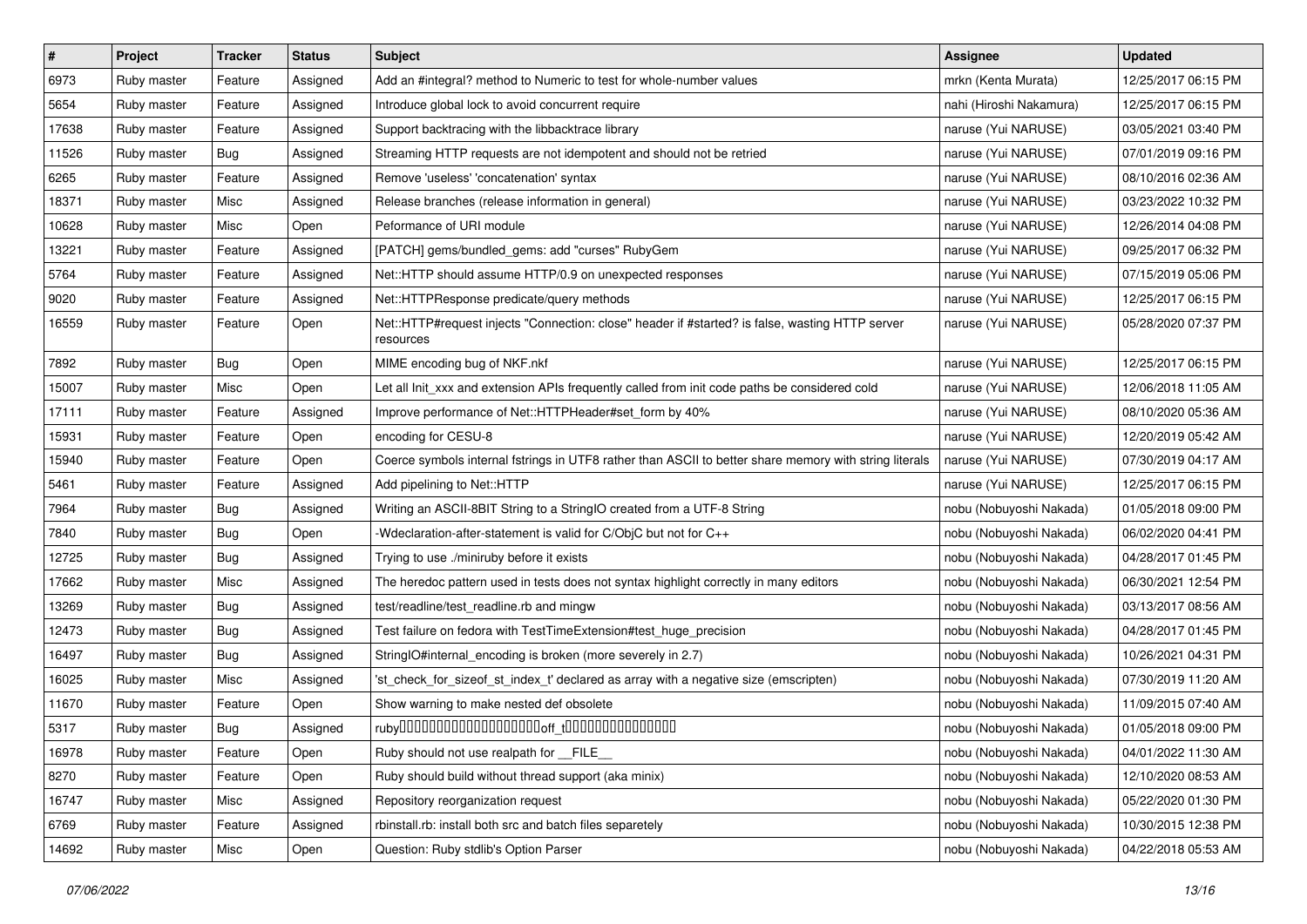| $\pmb{\#}$ | Project     | <b>Tracker</b> | <b>Status</b> | <b>Subject</b>                                                                                                                         | Assignee                 | <b>Updated</b>      |
|------------|-------------|----------------|---------------|----------------------------------------------------------------------------------------------------------------------------------------|--------------------------|---------------------|
| 6012       | Ruby master | Feature        | Assigned      | Proc#source_location also return the column                                                                                            | nobu (Nobuyoshi Nakada)  | 02/12/2019 07:49 AM |
| 8460       | Ruby master | Feature        | Assigned      | PATCH: optparse: add keep_unknown option                                                                                               | nobu (Nobuyoshi Nakada)  | 05/27/2021 10:07 PM |
| 15305      | Ruby master | Feature        | Open          | [PATCH] include/ruby/ruby.h (RB_ALLOCV*): remove GC guard                                                                              | nobu (Nobuyoshi Nakada)  | 07/27/2021 11:39 AM |
| 12436      | Ruby master | Bug            | Assigned      | newline argument of File.open seems not respected on Windows                                                                           | nobu (Nobuyoshi Nakada)  | 10/25/2021 09:07 AM |
| 4924       | Ruby master | Feature        | Assigned      | mkmf have_header fails with C++ headers                                                                                                | nobu (Nobuyoshi Nakada)  | 12/25/2017 06:15 PM |
| 17578      | Ruby master | Bug            | Assigned      | mkmf experimental C++ Support                                                                                                          | nobu (Nobuyoshi Nakada)  | 01/27/2021 03:51 AM |
| 8299       | Ruby master | Bug            | Assigned      | Minor error in float parsing                                                                                                           | nobu (Nobuyoshi Nakada)  | 12/30/2019 03:00 AM |
| 13298      | Ruby master | Bug            | Assigned      | mingw SEGV TestEnumerable#test_callcc                                                                                                  | nobu (Nobuyoshi Nakada)  | 06/04/2021 03:41 AM |
| 18623      | Ruby master | Bug            | Open          | make runnable' does not work                                                                                                           | nobu (Nobuyoshi Nakada)  | 03/16/2022 01:28 AM |
| 12064      | Ruby master | Feature        | Open          | Make creation of enc/unicode/casefold.h automatic again                                                                                | nobu (Nobuyoshi Nakada)  | 02/12/2016 06:13 AM |
| 14543      | Ruby master | Bug            | Assigned      | 'make commit' show error of 'common-srcs'                                                                                              | nobu (Nobuyoshi Nakada)  | 06/02/2018 04:17 AM |
| 7745       | Ruby master | Feature        | Open          | lib/observer.rb: Observers are compared by identity                                                                                    | nobu (Nobuyoshi Nakada)  | 12/25/2017 06:15 PM |
| 9955       | Ruby master | Bug            | Assigned      | issue building dll on mingw, library not found                                                                                         | nobu (Nobuyoshi Nakada)  | 01/05/2018 09:00 PM |
| 16291      | Ruby master | Feature        | Open          | Introduce support for resize in rb_ary_freeze and prefer internal use of rb_ary_freeze and<br>rb_str_freeze for String and Array types | nobu (Nobuyoshi Nakada)  | 12/25/2020 02:43 AM |
| 13516      | Ruby master | Feature        | Assigned      | Improve the text of the circular require warning                                                                                       | nobu (Nobuyoshi Nakada)  | 08/31/2017 05:49 AM |
| 7532       | Ruby master | Feature        | Assigned      | Hardcoded compiler location                                                                                                            | nobu (Nobuyoshi Nakada)  | 12/25/2017 06:15 PM |
| 15806      | Ruby master | Misc           | Assigned      | Explicitly initialise encodings on init to remove branches on encoding lookup                                                          | nobu (Nobuyoshi Nakada)  | 08/29/2019 04:29 AM |
| 14971      | Ruby master | Bug            | Open          | error: implicit declaration of function 'rb vm call0                                                                                   | nobu (Nobuyoshi Nakada)  | 09/06/2018 03:53 AM |
| 7394       | Ruby master | Feature        | Assigned      | Enumerable#find ifnone parameter could be non-callable                                                                                 | nobu (Nobuyoshi Nakada)  | 02/10/2021 09:32 AM |
| 13378      | Ruby master | Feature        | Open          | Eliminate 4 of 8 syscalls when requiring file by absolute path                                                                         | nobu (Nobuyoshi Nakada)  | 06/16/2017 07:57 AM |
| 2324       | Ruby master | Feature        | Assigned      | Dir instance methods for relative path                                                                                                 | nobu (Nobuyoshi Nakada)  | 12/25/2017 05:58 PM |
| 13577      | Ruby master | Feature        | Assigned      | Digest file accidentally receives File object but uses file path                                                                       | nobu (Nobuyoshi Nakada)  | 05/20/2017 06:50 PM |
| 6360       | Ruby master | Bug            | Assigned      | Debug information build even without requesting it                                                                                     | nobu (Nobuyoshi Nakada)  | 01/05/2018 09:00 PM |
| 10416      | Ruby master | Bug            | Open          | Create mechanism for updating of Unicode data files downstreams when we want                                                           | nobu (Nobuyoshi Nakada)  | 10/08/2021 06:40 AM |
| 16836      | Ruby master | Bug            | Assigned      | configure-time LDFLAGS leak into ruby pkg-config file                                                                                  | nobu (Nobuyoshi Nakada)  | 08/14/2021 09:10 AM |
| 9010       | Ruby master | Bug            | Assigned      | /configure --prefix= cannot handle directories with spaces                                                                             | nobu (Nobuyoshi Nakada)  | 04/26/2021 10:38 PM |
| 8449       | Ruby master | Feature        | Open          | Array#ary_plus always returns an array                                                                                                 | nobu (Nobuyoshi Nakada)  | 06/02/2013 04:23 PM |
| 8959       | Ruby master | Feature        | Assigned      | Allow top level prepend                                                                                                                | nobu (Nobuyoshi Nakada)  | 10/16/2013 03:22 AM |
| 15072      | Ruby master | Bug            | Open          | thread.c:4356:5: error: implicit declaration of function 'ubf_list_atfork'                                                             | normalperson (Eric Wong) | 09/20/2018 03:32 AM |
| 11299      | Ruby master | Feature        | Open          | [PATCH] use Array instead of custom struct for generic ivars                                                                           | normalperson (Eric Wong) | 06/24/2015 12:38 AM |
| 13721      | Ruby master | Feature        | Assigned      | [PATCH] net/imap: dedupe attr keys in Net::IMAP::FetchData                                                                             | normalperson (Eric Wong) | 07/27/2017 09:51 AM |
| 10328      | Ruby master | Feature        | Open          | [PATCH] make OPT_SUPPORT_JOKE a proper VM option                                                                                       | normalperson (Eric Wong) | 01/05/2018 09:01 PM |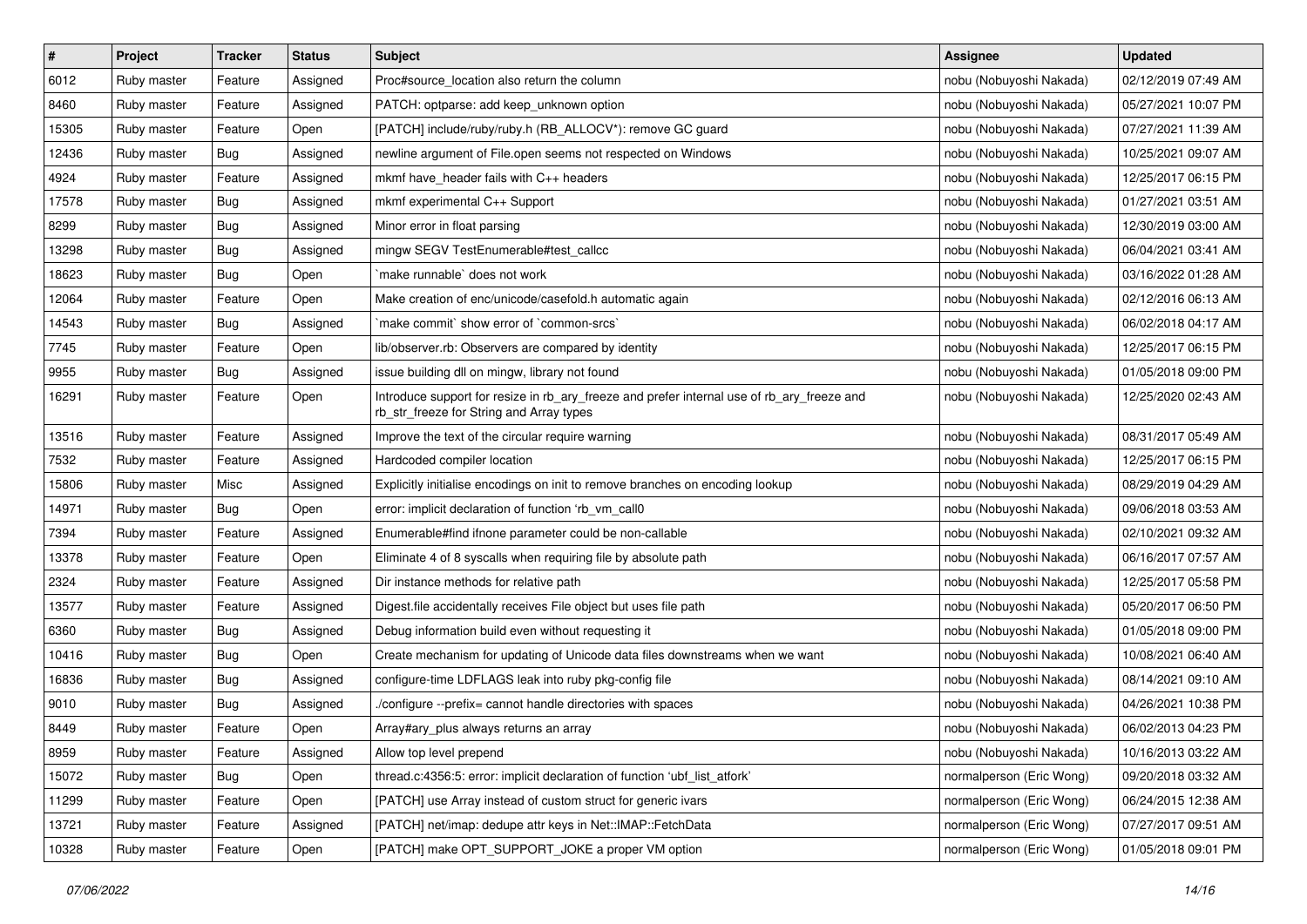| $\vert$ # | Project     | <b>Tracker</b> | <b>Status</b> | <b>Subject</b>                                                                | <b>Assignee</b>                       | <b>Updated</b>      |
|-----------|-------------|----------------|---------------|-------------------------------------------------------------------------------|---------------------------------------|---------------------|
| 14901     | Ruby master | Feature        | Assigned      | [PATCH] do not block SIGCHLD in normal Ruby Threads                           | normalperson (Eric Wong)              | 07/19/2021 05:23 AM |
| 18727     | Ruby master | Bug            | Assigned      | Make failed on x86_64-cygwin (LoadError)                                      | peterzhu2118 (Peter Zhu)              | 04/16/2022 05:15 AM |
| 16805     | Ruby master | Misc           | Assigned      | Coroutine's license is unclear                                                | ReiOdaira (Rei Odaira)                | 07/01/2021 10:09 PM |
| 12354     | Ruby master | Feature        | Assigned      | PKey::EC Can't output public key pem when private key exists                  | rhenium (Kazuki Yamaguchi)            | 07/24/2019 10:57 PM |
| 8126      | Ruby master | Feature        | Assigned      | OpenSSL::SSL::SSLSocket does not define #recv and #send messages              | rhenium (Kazuki Yamaguchi)            | 08/08/2019 11:05 PM |
| 12582     | Ruby master | Bug            | Assigned      | OpenSSL Authenticated Encryption should check for tag length                  | rhenium (Kazuki Yamaguchi)            | 04/28/2017 01:45 PM |
| 18658     | Ruby master | Bug            | Open          | Need openssl 3 support for Ubuntu 22.04 (Ruby 2.7.x and 3.0.x)                | rhenium (Kazuki Yamaguchi)            | 05/30/2022 08:06 PM |
| 13864     | Ruby master | Bug            | Assigned      | Rinda multicast test failures due to missing default route                    | seki (Masatoshi Seki)                 | 08/17/2021 07:16 AM |
| 14412     | Ruby master | Feature        | Assigned      | DRb UNIX on local machine: add support for getpeereid()                       | seki (Masatoshi Seki)                 | 01/28/2018 12:51 PM |
| 5434      | Ruby master | Feature        | Assigned      | Allow per-class whitelisting of methods safe to expose through DRb            | seki (Masatoshi Seki)                 | 12/25/2017 06:15 PM |
| 12281     | Ruby master | Feature        | Assigned      | Allow lexically scoped use of refinements with 'using {}' block syntax        | shugo (Shugo Maeda)                   | 06/13/2016 07:44 AM |
| 17289     | Ruby master | Bug            | Assigned      | Time#strftime occurs Segmentation Fault on ruby-2.7.2p137                     | shyouhei (Shyouhei Urabe)             | 11/05/2020 07:57 AM |
| 17376     | Ruby master | Misc           | Assigned      | Reduce number of GitHub Actions                                               | shyouhei (Shyouhei Urabe)             | 12/10/2020 11:50 AM |
| 18893     | Ruby master | Bug            | Open          | Don't redefine memcpy(3)                                                      | shyouhei (Shyouhei Urabe)             | 07/06/2022 12:26 AM |
| 18726     | Ruby master | Misc           | Open          | CI Error on c99 and c2x                                                       | shyouhei (Shyouhei Urabe)             | 04/19/2022 09:05 AM |
| 6682      | Ruby master | Feature        | Assigned      | Add a method to return an instance attached by a singleton class              | shyouhei (Shyouhei Urabe)             | 12/25/2017 06:15 PM |
| 9115      | Ruby master | Bug            | Assigned      | Logger traps all exceptions; breaks Timeout                                   | sonots (Naotoshi Seo)                 | 08/20/2019 12:47 PM |
| 11955     | Ruby master | Feature        | Assigned      | Expose Object that Receives logs in Logger                                    | sonots (Naotoshi Seo)                 | 11/09/2017 11:35 AM |
| 13622     | Ruby master | Misc           | Assigned      | Documentation missing                                                         | stomar (Marcus Stollsteimer)          | 06/03/2017 07:27 AM |
| 6613      | Ruby master | Feature        | Assigned      | VT_RECORD, IRecordInfo Support in WIN32OLE                                    | suke (Masaki Suketa)                  | 12/25/2017 06:15 PM |
| 5334      | Ruby master | Bug            | Assigned      | Segmentation fault in InternetExplorer IServiceProvider interface             | suke (Masaki Suketa)                  | 12/30/2019 03:00 AM |
| 15239     | Ruby master | Feature        | Assigned      | [patch] test-spec win32ole                                                    | suke (Masaki Suketa)                  | 12/29/2019 01:04 PM |
| 9590      | Ruby master | Feature        | Open          | introduce st_foreach_update and st_foreach_update_check for performance.      | tarui (Masaya Tarui)                  | 01/05/2018 09:00 PM |
| 7788      | Ruby master | Feature        | Open          | YAML Tag Schema Support                                                       | tenderlovemaking (Aaron<br>Patterson) | 12/25/2017 06:15 PM |
| 7488      | Ruby master | Feature        | Assigned      | Receiving object_id in object creation probes                                 | tenderlovemaking (Aaron<br>Patterson) | 12/25/2017 06:15 PM |
| 7518      | Ruby master | Feature        | Assigned      | Fiddle::Pointer#to_str and Fiddle::Pointer#to_int should be removed           | tenderlovemaking (Aaron<br>Patterson) | 08/15/2013 04:56 AM |
| 11292     | Ruby master | Feature        | Open          | objspace: Dump type of special consts                                         | tmm1 (Aman Karmani)                   | 06/22/2015 04:22 AM |
| 10038     | Ruby master | Feature        | Assigned      | Extend ObjectSpace.dump to expose buffer addresses for String and Array       | tmm1 (Aman Karmani)                   | 01/05/2018 09:01 PM |
| 11599     | Ruby master | Feature        | Open          | Dump entries of hash in ObjectSpace                                           | tmm1 (Aman Karmani)                   | 11/24/2015 05:52 PM |
| 12653     | Ruby master | Feature        | Assigned      | Use wide WinAPI for rb_w32_getcwd                                             | usa (Usaku NAKAMURA)                  | 09/12/2016 06:35 AM |
| 11142     | Ruby master | <b>Bug</b>     | Open          | Command line argument parser on windows handles double quotes inconsistently. | usa (Usaku NAKAMURA)                  | 05/12/2015 04:09 PM |